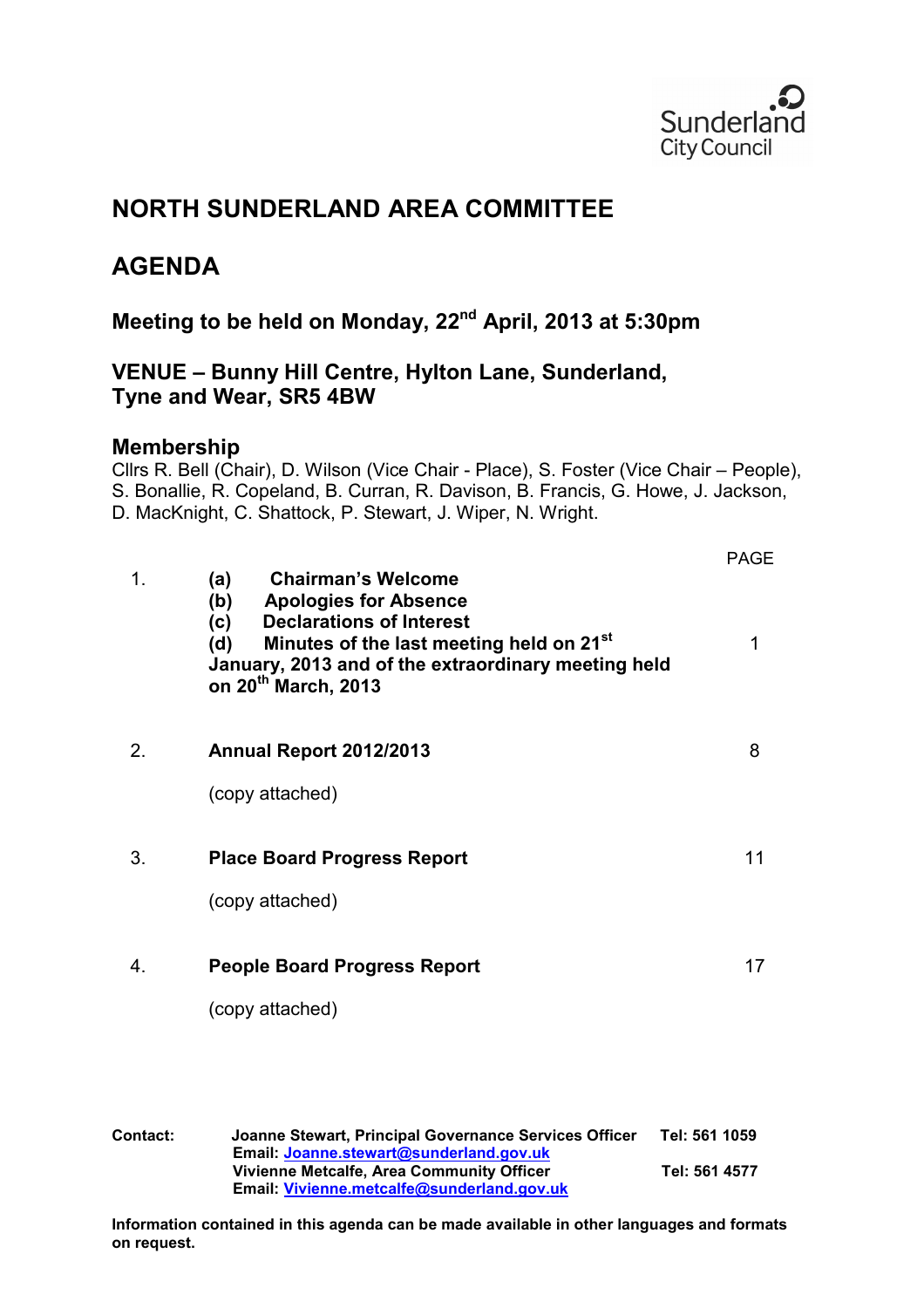# 5.\* **Financial Statement and Proposals for further allocation of Resources**

(copy attached)

\* Denotes an item relating to an executive function

**ELAINE WAUGH 12th April, 2013 Head of Law and Governance**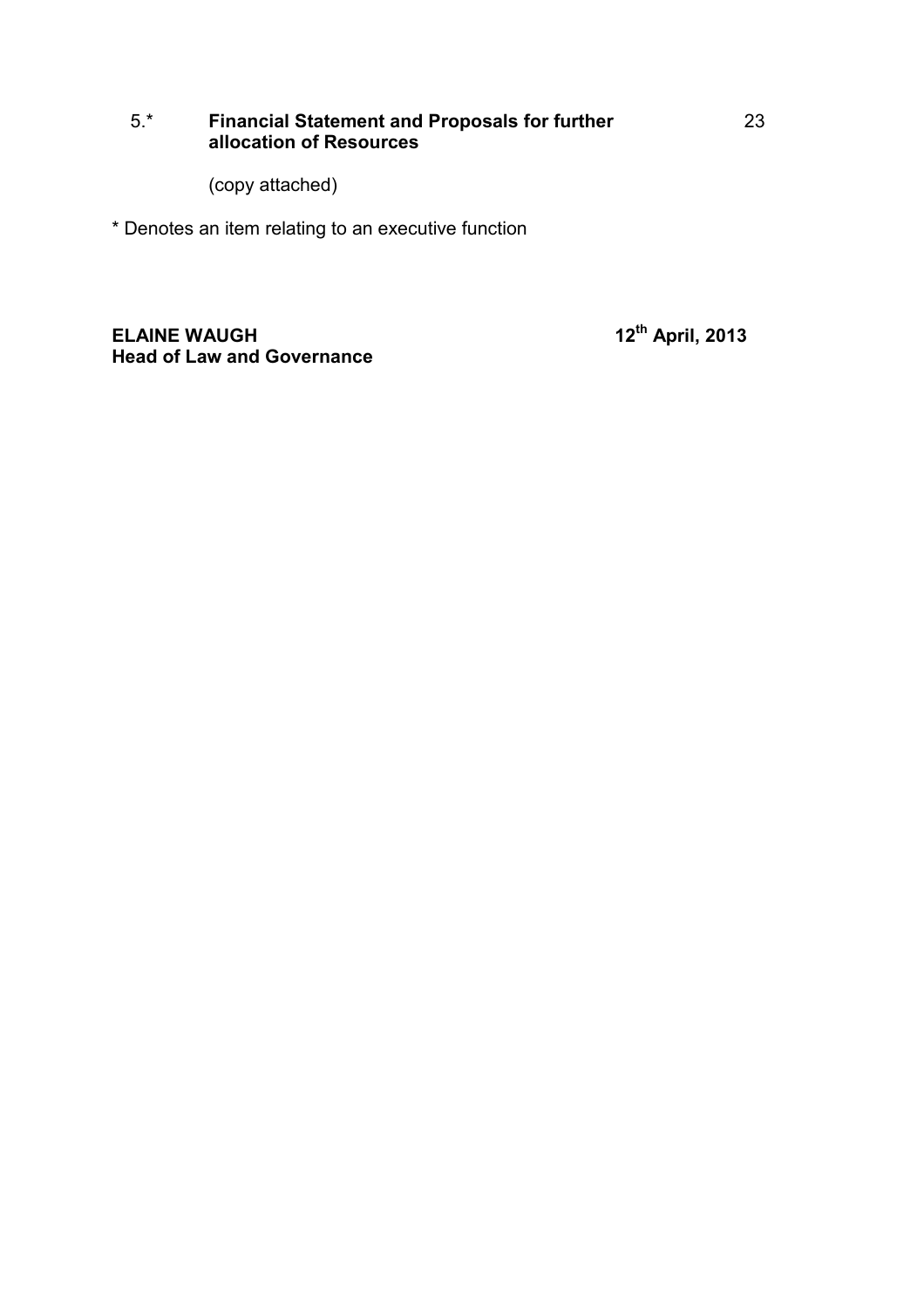#### **At a meeting of the NORTH SUNDERLAND AREA COMMITTEE held in the BUNNY HILL CENTRE, HYLTON LANE, SUNDERLAND on MONDAY, 21st JANUARY, 2013 at 5.30 p.m.**

#### **Present:-**

Councillor Bell in the Chair

Councillors Bonallie, Copeland, Davison, Foster, Howe, MacKnight, Shattock, Stewart, D. Wilson, Wiper and N. Wright

#### **Also in Attendance:-**

| Ms. Wendy Cook                       | - Youth and Community Coordinator, SNCBC                                                   |
|--------------------------------------|--------------------------------------------------------------------------------------------|
| Mr. Colin Dagg                       | - Keeping Kids Active                                                                      |
| Mr. Brian Dixon                      | - North East Aircraft Museum                                                               |
| Ms. Gillian Gibson                   | - Consultant in Public Health, STPCT                                                       |
| Mr. Hugh McShane                     | - SNCBC                                                                                    |
| Ms. Viv Metcalfe                     | - Area Community Coordinator, Sunderland City Council                                      |
| Ms. Sandra Mitchell                  | - Head of Early Intervention and Locality Services,                                        |
|                                      | <b>Sunderland City Council</b>                                                             |
| Mr. Andy Old                         | - Area Response Officer, Sunderland City Council                                           |
| Mr. Alan Scott                       | - North Locality Manager, Sunderland City Council                                          |
| Ms. Sue Stanhope                     | - Director of HR & OD, Sunderland City Council - ALE (Area<br>Lead Executive)              |
| Ms. Gilly Stanley                    | - Area Officer (North), Sunderland City Council                                            |
| Ms. Joanne Stewart                   | - Principal Governance Services Officer, Sunderland City<br>Council                        |
| Mr. Vince Taylor<br>Mr. Simon Wooley | - Head of Strategy and Performance, Sunderland City Council<br>- Head of Learning, Beamish |
| Mr. Gary Yates                       | - Tyne and Wear Fire and Rescue Service                                                    |
|                                      |                                                                                            |

#### **Chairman's Welcome**

The Chairman welcomed everyone and opened the meeting, inviting introductions around the room.

## **Apologies for Absence**

Apologies for absence were submitted to the meeting on behalf of Councillors Curran, Francis and Jackson.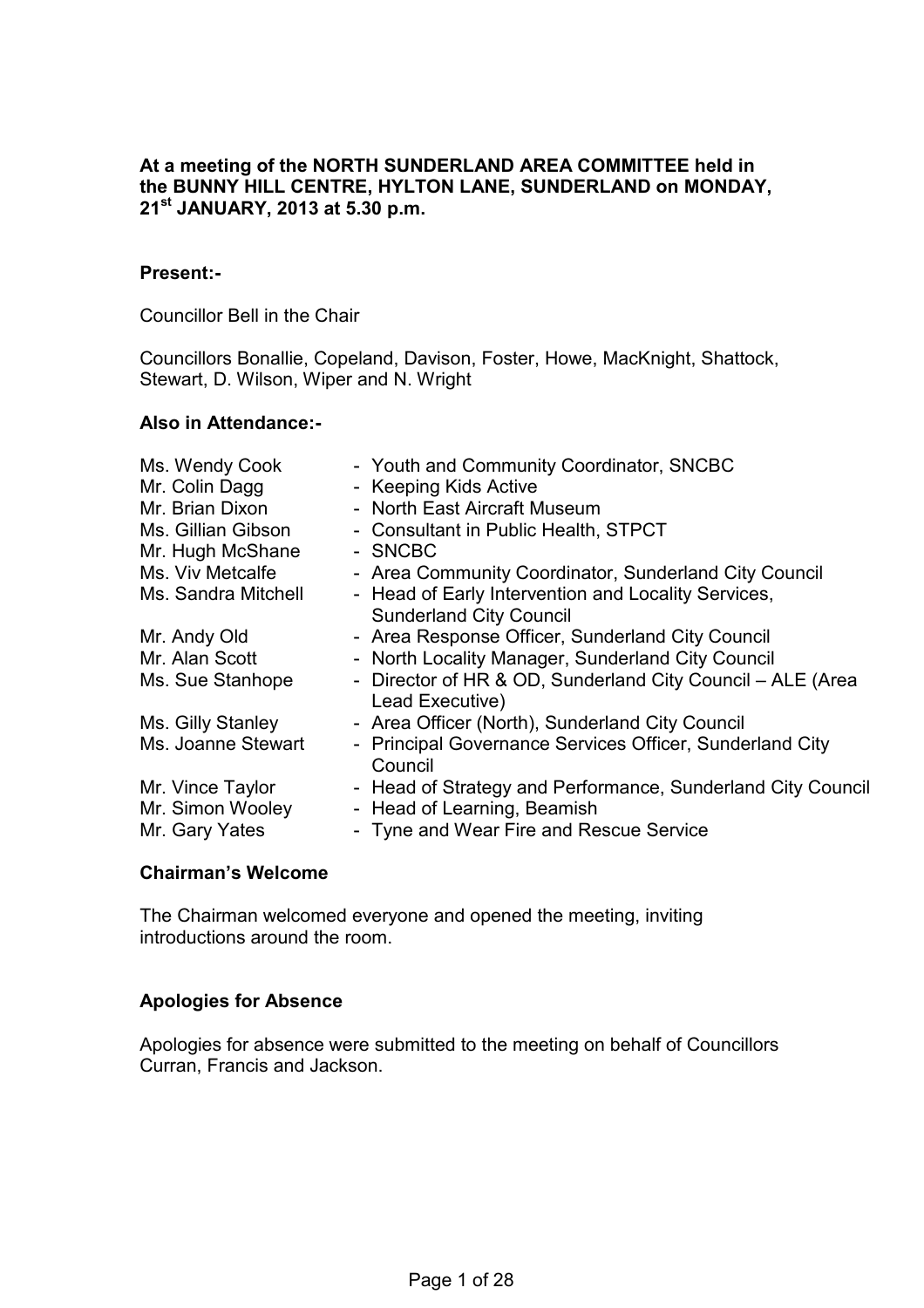# **Declarations of Interest**

Councillor Bell made a declaration in the SIB application for the Why Did Charlie Buchan go to War? Project from Beamish as he was a Council appointed representative on the board of Beamish Museum Limited and left the meeting whilst it was considered.

# **Minutes of the Last Meeting of the Committee held on 17th September, 2012 and of the Extraordinary Meeting held on 16th October, 2012**

1. RESOLVED that the minutes of the last meeting of the Committee held on 17<sup>th</sup> September, 2012 and of the extraordinary meeting held on 16<sup>th</sup> October, 2012 (copies circulated) be confirmed and signed as a correct record.

## **Health and Wellbeing Strategy**

The Executive Director of Health, Housing and Adult Services and Head of Strategy, Policy and Performance submitted a joint report (copy circulated) on the development of the Health and Wellbeing Strategy being produced in conjunction with the Clinical Commissioning Group which required formal Cabinet approval before the end of March 2013.

(for copy report – see original minutes)

Mr. Vince Taylor, Head of Strategy, Policy and Performance gave a comprehensive power point presentation detailing the following 3 Key Elements of the Strategy:-

- i) Design Principles the ways of working underpinning all commissioning decisions
- ii) Assets the core assets which could be built upon in Sunderland to impact on the health and wellbeing of residents
- iii) Strategic Objectives– the ultimate goals of the strategy which would focus the development of high level actions and commissioning plans, as follows:-
- Promoting understanding between communities and organisations
- Ensuring that children and young people have the best start in life
- Supporting and motivating everyone to take responsibility for their health and that of others
- Supporting everyone to contribute
- Supporting people with long-term conditions and their carers
- Supporting individuals and their families to recover from ill-health and crisis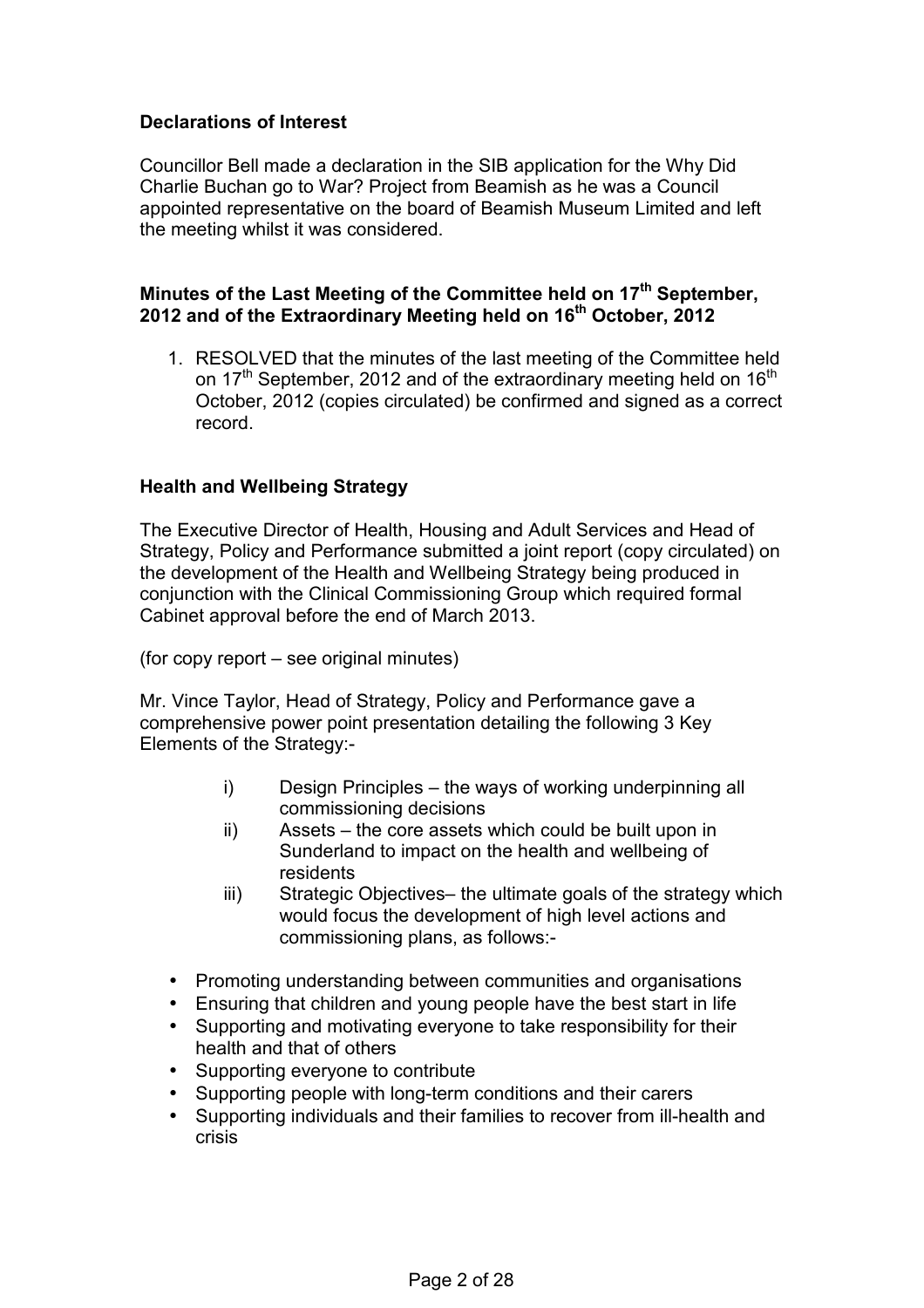In conclusion Mr. Taylor advised that the next steps would include developing the strategic objectives into actions, consulting on the strategy and actions and seeking formal approval for the strategy.

Members having fully considered the report and presentation, it was:-

- 2. RESOLVED that:-
	- the approval process and timescales be noted; and
	- the North Sunderland People Board be asked to consider the strategy in more detail and report back to the Area Committee as and when necessary.

# **Place Board – Progress Update**

The Chief Executive submitted a report (copy circulated) which provided an update of progress against the current years Place Board Work Plan.

(for copy report – see original minutes)

Councillor Wilson, Chairman of the Place Board presented the report advising that the Place Board had started to initiate action on those priorities associated with Place and referred them to the Annex to the report which outlined progress made to date.

Mr. Andy Old, Area Response Officer, gave a detailed progress update on the following key areas of influence and achievements of the North Place Board up to 31 December, 2012:-

- Responsive Local Services (RLS) : Streetscene : car dealers selling cars from grass verges and footpaths;
- Greenspace Improvements : an audit of large spaces of neglected land and proposals for development;
- Shopping Centre Improvements; an audit of shopping centres, identifying areas for improvement and ensuring local business deliver their responsibilities in relation to keep areas clean and tidy; and
- Heritage; influencing the increased use of the River Wear and supporting heritage in the area through SIB.

Following Member discussions, it was:-

- 3. RESOLVED that:
	- i) the progress and performance update with regard to the North Place Boards Work Plan for 2012/13 be received and noted; and
	- ii) the change to the work plan for items 3.i and 3.ii to be included under the remit of Item 3 be agreed.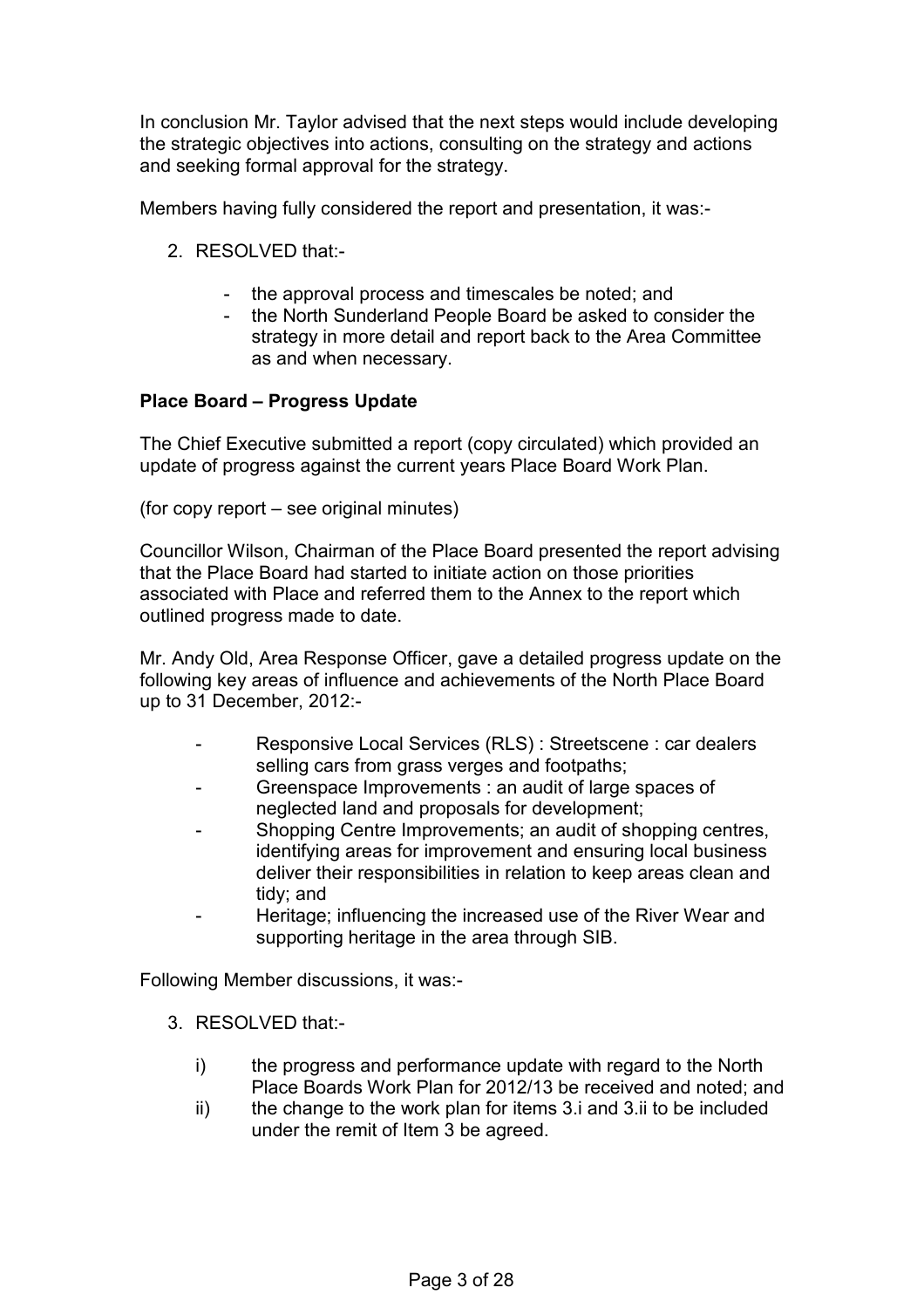# **People Board – Progress Update**

The Chief Executive submitted a report (copy circulated) providing an update of progress against the current years People Board Work Plan.

(for copy report – see original minutes).

Councillor Foster, Chairman of the People Board presented the report advising that the People Board had started to initiate action on those priorities associated with People and referred them to the Annex to the report which outlined progress made to date.

Mr. Alan Scott, North Locality Manager, gave a detailed progress update on the following key areas of influence and achievements of the North People Board up to 31 December, 2012:-

- Early Intervention Locality Services : influencing the commissioning proves for youth contracts;
- Activities for Young People : previous action to approve funding for holiday activities and supporting future activities through the use of SIB funding.

Members having fully considered the report and updates, it was:-

4. RESOLVED that the progress and performance update with regard to the north Area People Board's Work Plan be received and noted.

## **Community Chest, Strategic Initiatives Budget (SIB) and Healthy City Investment Fund (HCIF) – Financial Statement and Proposals for Further Allocation of Resources**

The Chief Executive submitted a report (copy circulated) which requested Members to give consideration to requests for funding from Community Chest, Strategic Initiatives Budget and Healthy City Investment Fund to support initiatives which would benefit the area.

(for copy report – see original minutes)

Ms. Stanley presented the report and advised Members of the applications for funding which were set out as an annex to the report.

Members discussed the SIB proposal from Beamish and Councillor Howe felt that it was a topic which schools should be covering through history lessons themselves. Members considered the merits of the project and the outcomes for children of the North Sunderland Area that were expected.

Following discussions, the application was put to the vote and Members having fully considered the report and remainder of the applications therein, it was:-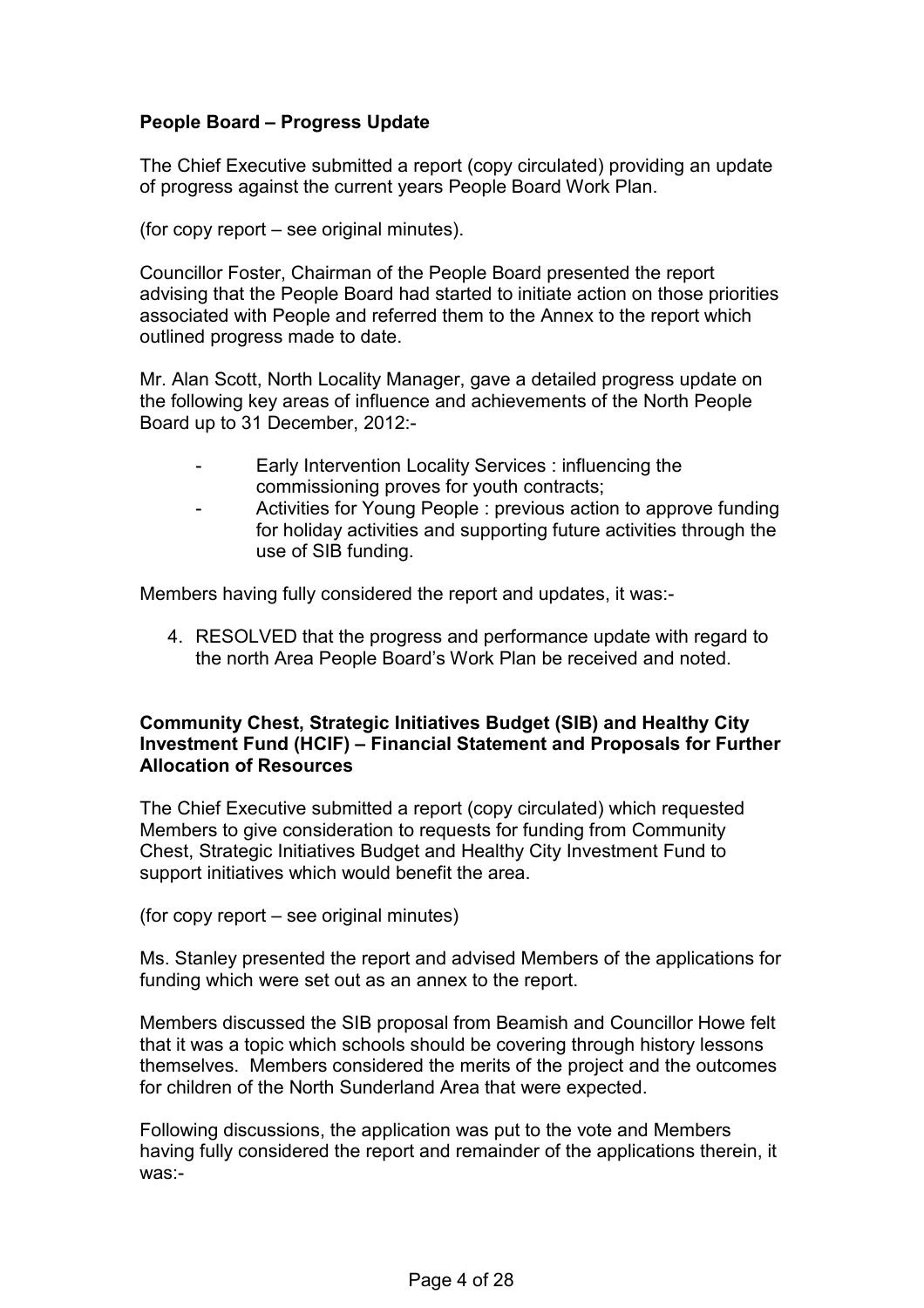# 5. RESOLVED that:-

- the financial statement as set out in paragraph 2.1 of the report be noted;
- approval be given to the allocation of SIB funding from the 2012/13 budget of £15,000 as a contribution towards the Beamish – Why did Charlie Buchan go to war? Project;
- approval be given to the allocation of SIB funding from the 2012/13 budget of £27,810 as a contribution towards the Keeping Kids Active in Sunderland Project;
- approval be given to the allocation of SIB funding from the 2012/13 budget of £13,000 as a contribution towards the North East Aircraft Museum Access Road;
- approval be given to the allocation of SIB funding from the 2012/13 budget of £3,500 to deliver improvements to support the Shopping Centres and Neglected Land Priority, subject to a detailed application, consultation and appraisal;
- approval be given to the changes to Thompson Park project to include the footpath around the park, the fitness trail and the garden path, subject to receipt of detailed SIB application, assessment and consultation; and
- approval be given to the twenty one proposals for support from the 2012/13 Community Chest, totalling £17,710.78, as set out in the annex to the report.

The Chairman thanked everyone for the attendance and closed the meeting.

(Signed) R. BELL, Chairman.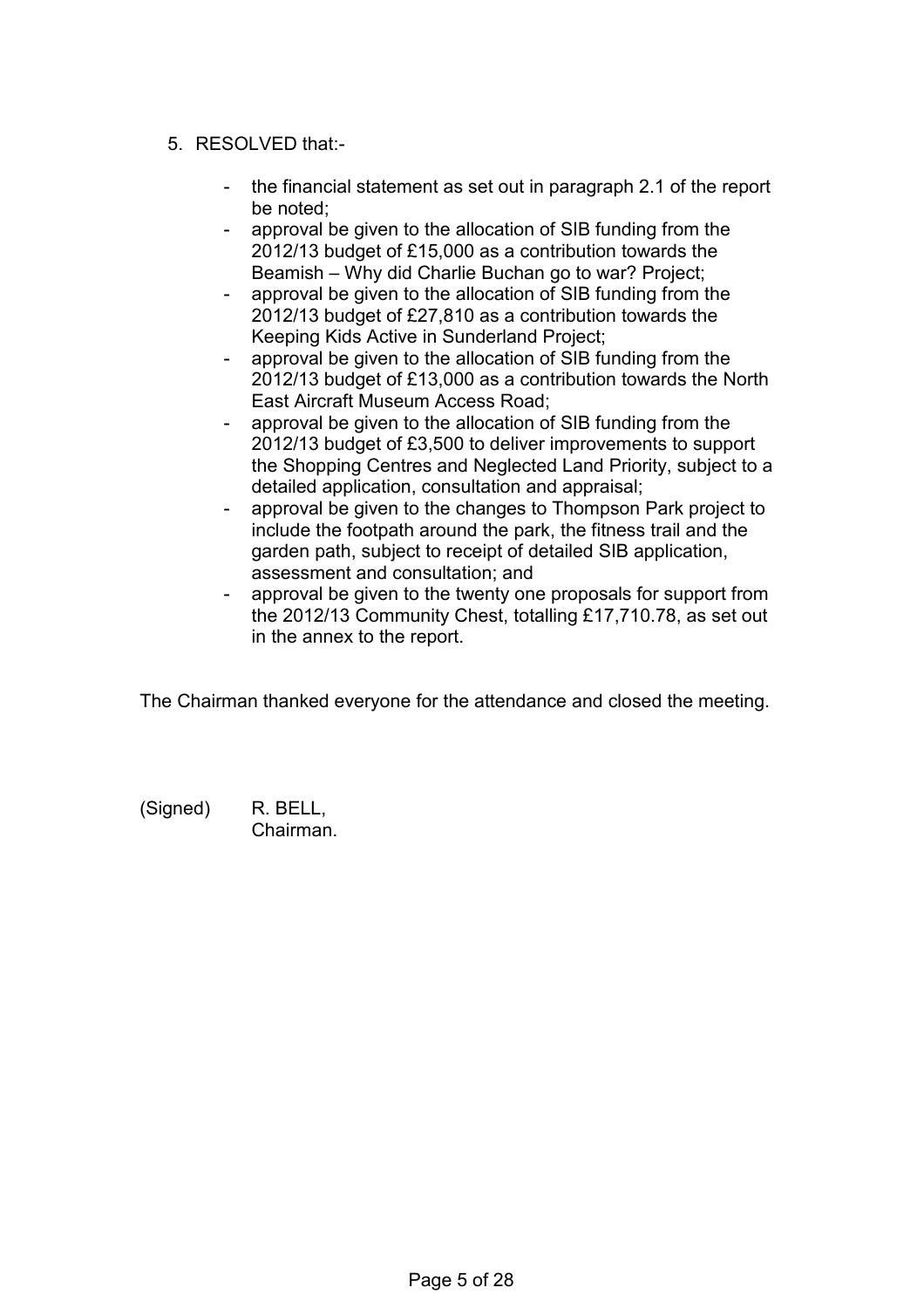**At an Extraordinary meeting of the NORTH SUNDERLAND AREA COMMITTEE held in the CIVIC CENTRE, SUNDERLAND on WEDNESDAY, 20TH MARCH, 2013 at 5.00 p.m.** 

# **Present:-**

Councillor Bell in the Chair

Councillors Copeland, Curran, Davison, Foster, Howe, Jackson and MacKnight.

## **Also Present:-**

| Mr. Les Clark      | - Head of Streetscene, Sunderland City Council                                |
|--------------------|-------------------------------------------------------------------------------|
| Ms. Viv Metcalfe   | - Area Community Coordinator, Sunderland City Council                         |
| Ms. Sue Stanhope   | - Director of HR & OD, Sunderland City Council – ALE (Area<br>Lead Executive) |
| Ms. Gilly Stanley  | - Area Officer (North), Sunderland City Council                               |
| Ms. Joanne Stewart | - Principal Governance Services Officer, Sunderland City<br>Council           |

## **Chairman's Welcome**

The Chairman welcomed everyone to the meeting.

## **Apologies for Absence**

Apologies for absence were submitted to the meeting on behalf of Councillors Shattock, Stewart, Wilson, Wiper and N. Wright.

# **Declarations of Interest**

There were no declarations of interest made.

## **Highway Maintenance Programme**

Mr. Les Clark advised Members that at a meeting of the North Area Place Board in February, Members had been asked for their input into the 2013/14 Highway Maintenance Capital Programme and also the allocation of the various categories of highway maintenance funded through the revenue budget.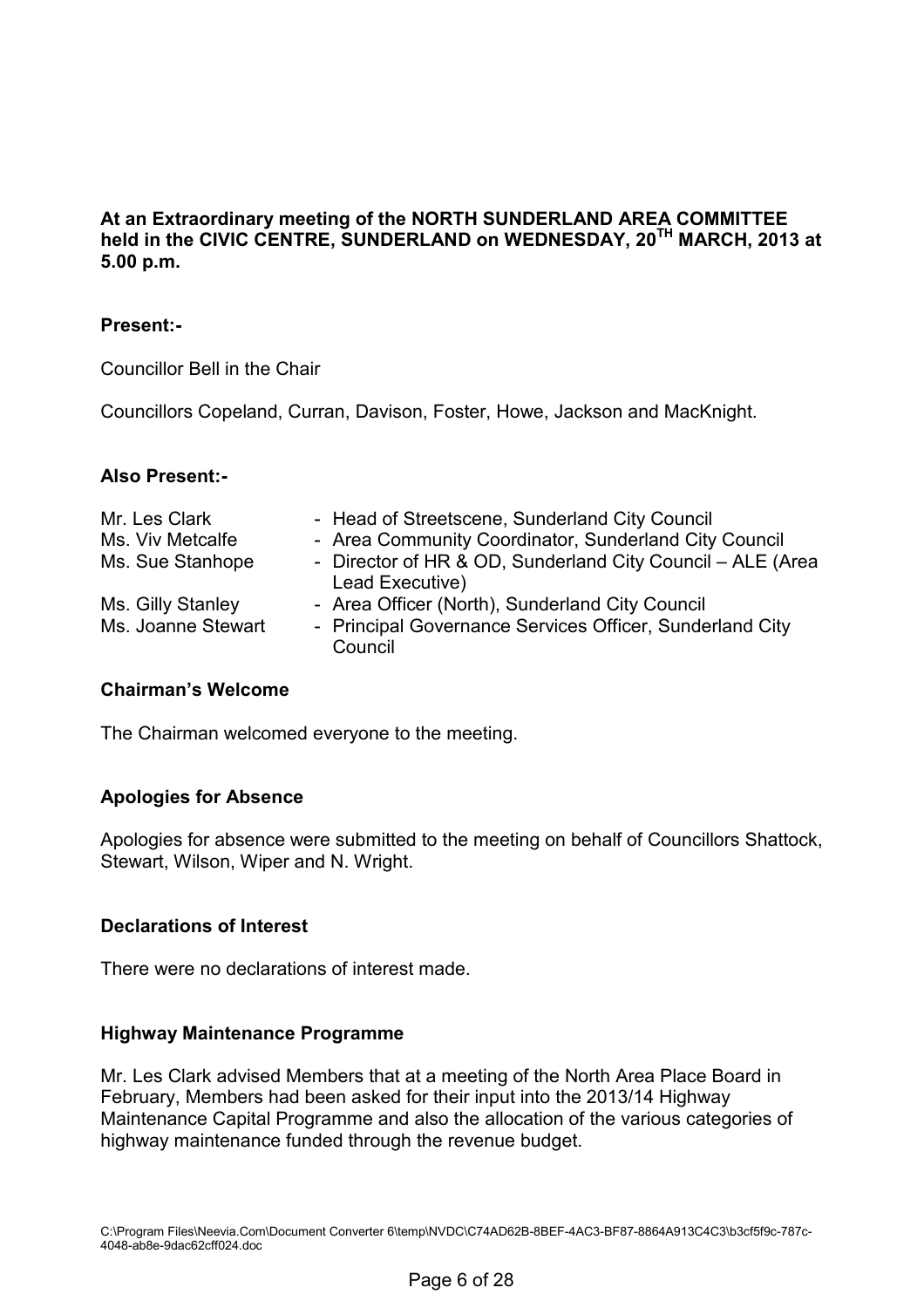During the meeting Members had been asked to nominate streets from a select list prepared by officers up to a value of £60,000 to be considered for inclusion in the programme for 2013/14.

The Head of Streetscene circulated and presented a short report and plan of the area which set out the detailed priority list, select list and the additional street (Rutherglen Road) as suggested by Members. The select list were those highways already identified for works being undertaken. The priority list included locations where it was felt that work was necessary to be carried out using the £60,000 provided from the Highways budget. The select list detailed other schemes which were vital. The schemes not to be taken forward would be kept on the list until next year and would be reconsidered as potential projects for next years highways maintenance programme.

Upon being put to the meeting, it was :-

1. RESOLVED that approval be given to the schemes as set out in the report, namely the select list and the additional street suggested by Members, which would total the £60,000 allocated budget.

The Chairman then closed the meeting having thanked everyone for their attendance.

(Signed) R. BELL, Chairman.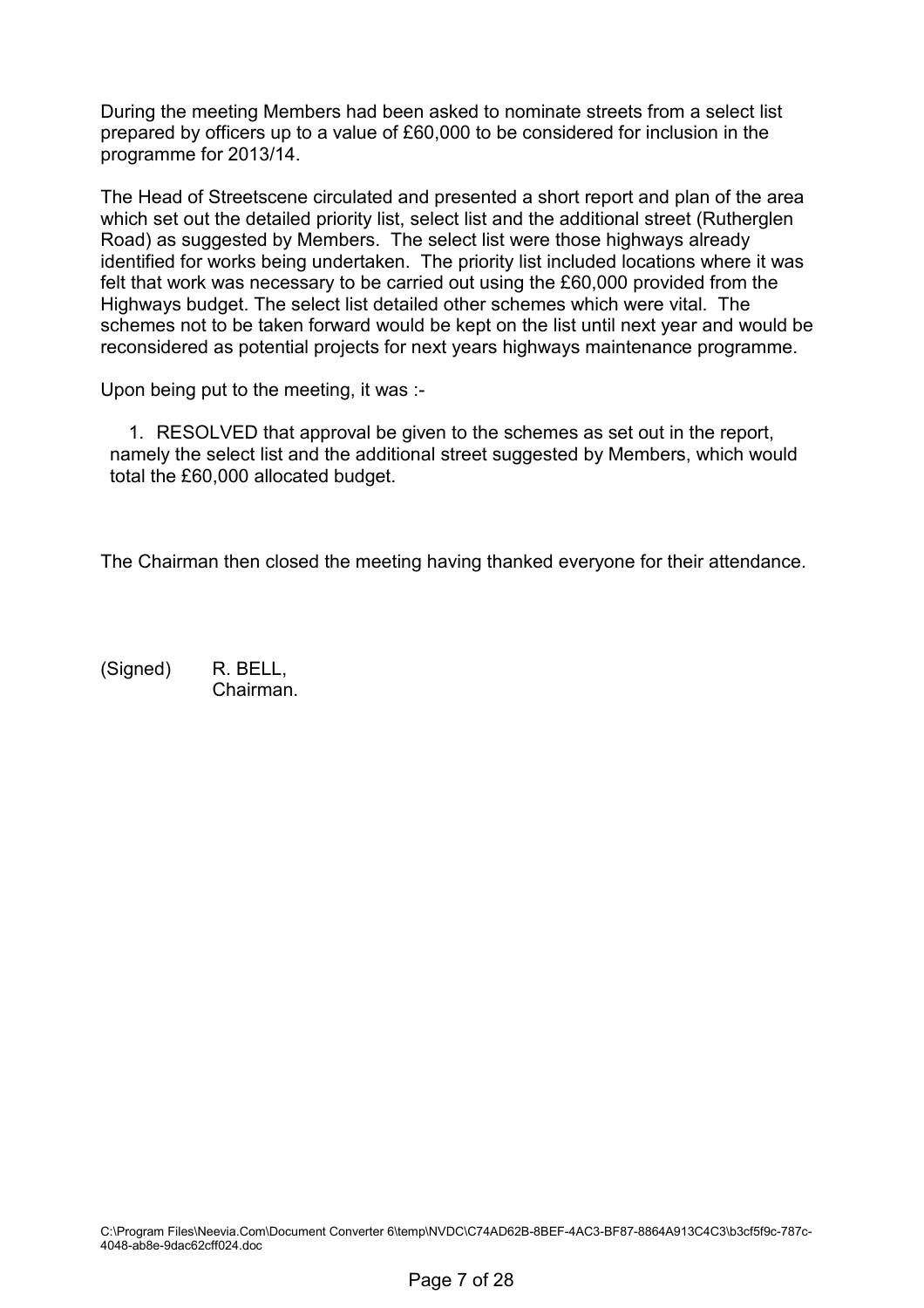# **NORTH SUNDERLAND AREA COMMITTEE Item 2**

# **22nd April 2013**

# **REPORT OF THE CHAIR OF THE NORTH AREA COMMITTEE**

# **Annual Report 2012/13**

# **1 Purpose of Report**

1.1 To approve the North Committee's Annual Report as part of the combined Area Committees Annual Report 2012/13 to be presented to Full Council.

## **2. Background**

- 2.1 This will be the second year that all Area Committee reports have been brought together in one combined report and presented to Full Council.
- 2.2 The combined report will provide an update on how Area Arrangements have developed over this last year in addition to an overview of all 5 Area Committee Achievements during that period and in line with agreed Work Plans for 2012/13.

## **3. Annual Report**

3.1 The Annual Report for North Area Committee is attached as **Annex 1.** 

## **4. Recommendation**

4.1 Members are requested to consider and approve the North Annual Report for inclusion in the combined Area Committees Annual Report for 2012/13.

Contact Officer: Vivienne Metcalfe Area Community Officer Tel: 0191 561 4577 Email: [Vivienne.metcalfe@sunderland.gov.uk](mailto:Vivienne.metcalfe@sunderland.gov.uk)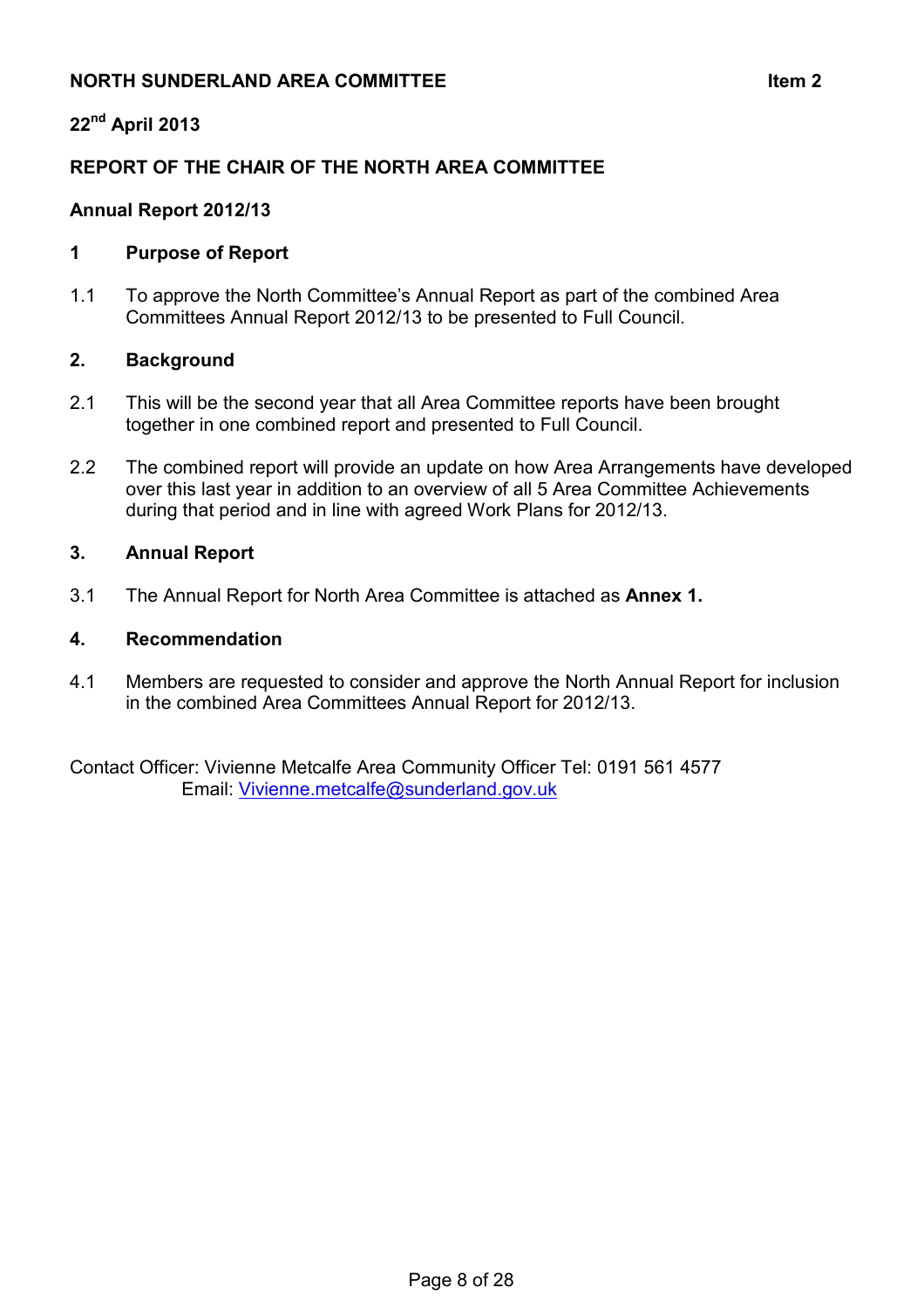# **Sunderland North Area Committee**



**Cllr Richard Bell Sunderland North Area Chair** 

At the beginning of 2012/13 Sunderland North Area Committee agreed its priorities for the year ahead. The key areas where Area Committee wanted to focus were environmental and shopping centre improvements, encouraging heritage activity in the North, improving job prospects for young people, activities for young people and to continue to work with partners to target anti social behaviour.

During this year North Area Committee have worked with partners to ensure best use of resources to maximise achievements. Some key examples of successful outcomes include:

- Improvement to neglected land. Members have influenced local Street Scene services such as dog fouling, grass cutting and winter maintenance.
- Worked with partners to improve the St. Peter's Sculpture Trail, bringing the Trail back into use and re-landscaping the area between the Glass Centre to Sand Point Road.
- Influenced resources to improve the Pirate Play Park at Seaburn, which has now reopened following the refurbishment of equipment and the surrounding area which was carried out by Street Scene officers and local volunteers.
- Supported the delivery of phase 2 at the Sunderland North Community Sports Complex to improve the Big Pond and surrounding walk ways.
- Influenced the development and implementation of a voluntary code of practice to ensure that local businesses deliver their responsibilities in relation to keeping the property and surrounding area clean and tidy. Influenced operations delivered by the Enforcement Team in the North by working jointly with the East to maximise resources and ensuring a more targeted approach to focus on the priorities in the North.
- Members are supportive of trying to influence the increased use of the River Wear, seeking potential options and associated business plans.
- Following the success of a Heritage Education Programme delivered in partnership with Beamish, SAFC and local primary schools, community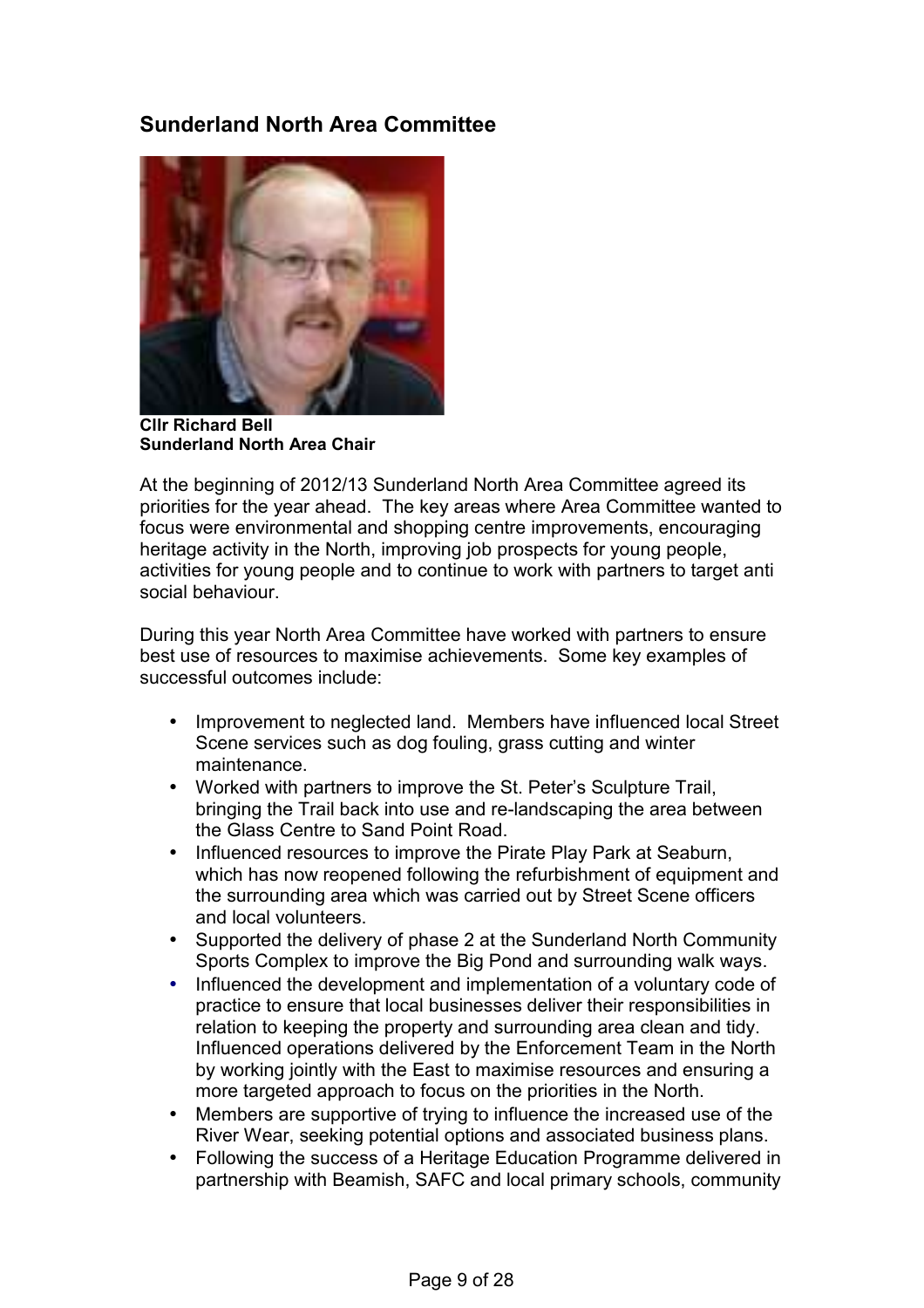groups and local residents, a new programme is about to be delivered to educate the young people of the North of the impact of the first World War.

- Financially supported the Voluntary and Community sector to improve Fulwell Quarry, a combination of Oak, Ash and fruit trees will be planted, as well as, improving the surrounding area including the removal of fly tipping and general litter from the plantations.
- Jointly with East Area Committee influenced the development of a city wide procedure to deal with nuisance car parking caused by car dealers. This has resulted in a city wide procedure being developed by Legal Services outlining educational and enforcement powers the Council can invoke against car dealers who nuisance park.
- The provision of financial support for the development of holiday activities for young people with projects engaging with over 752 young people in 2012/2013
- Influenced how Youth Contracts, will be delivered from April 2013. The Area Committees have helped to tailor how services for children and young people aged between 8-19 years old will be delivered in the North of the city, in terms of how, when and where activities will be delivered.
- North Area Committee has worked with the Police to deliver a programme to target anti social behaviour which has resulted in 359 stops with discussions with young people and 172 alcohol seizures.
- Worked with Tyne and Wear Fire and Rescue Service, Police, Secondary and Primary School Children in years 6 and 8 to visit SafetyWork! with a focus on anti social behaviour. Over 340 young people have visited the site from over 11 local schools.
- Working with Voluntary and Community groups we have developed and funded a Health Programme which focuses on cancer in men to address the main lifestyle causes of cancer and promote awareness of the early signs and symptoms of cancer across the North.

In summary, the North Area Committee has encouraged partnership working which has resulted in many successes for residents in the North and we will continue to strive to improve local services for local people.

As Area Chair, I would like to thank all members of North Area Committee, including partners, officers and residents, for their hard work and support throughout the year.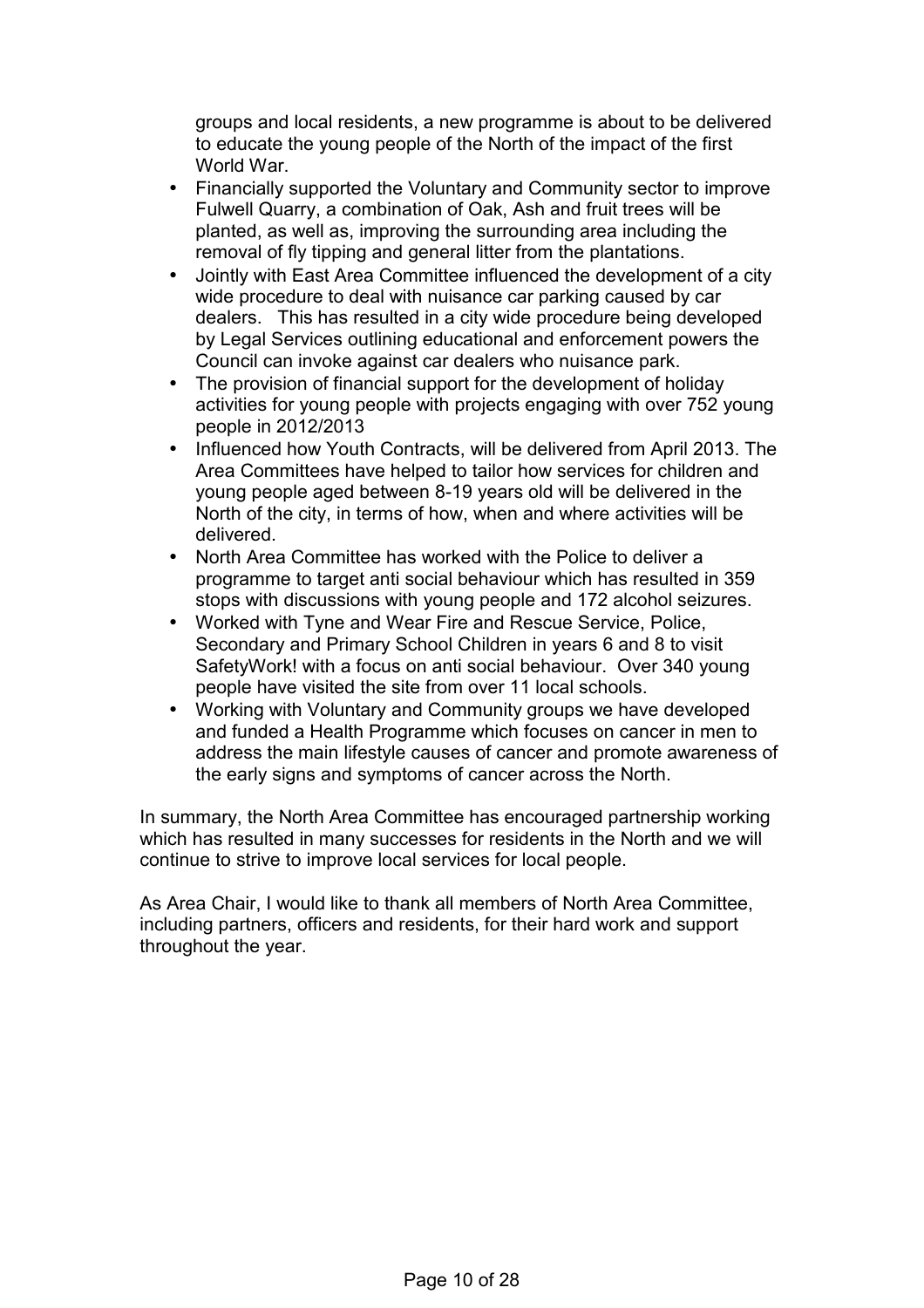# **NORTH SUNDERLAND AREA COMMITTEE**  $\qquad \qquad$  **ltem 3**

# **22nd April 2013**

# **REPORT OF THE CHAIR OF THE PLACE BOARD**

# **Place Board Progress Report**

#### **1 Purpose of Report**

1.1 The report provides an end of year performance update on the 2012/13 Place Board Work Plan and requests Area Committee approval of the board's proposed refresh of Work Plan priorities for 2013/14.

#### **2. Background**

- 2.1 Earlier this year the Local Area Plan's priorities associated with Place were referred to the North Place Board to action on behalf of the Area Committee. The Place Board have presented interim reports to each Area Committee meeting to update on action taken on those priorities and highlighted key areas of influence/ achievements during that period.
- 2.2 This report seeks to provide Area Committee with an annual update of the Work Plan and, based on review work carried out by the board, proposes which actions should be taken forward as part of the Work Plan for 2013/14.

#### **3. Annual Update of 2012/13 Place Board Work Plan**

3.1 The 2012/13 Work Plan is attached as **Annex 1** and provides an annual update on performance.

#### **4. Proposed Work Plan for 2013/14**

4.1 The proposed Work Plan is attached as **Annex 2** and outlines those priorities for action that the Place Board considers key to deliver during 2013/14

#### **5. Recommendations**

- 5.1 Members are requested to consider the Annual Performance Update with regard to the North Area Place Board's Work Plan for 2012/13
- 5.2 Members are requested to consider and agree the North Area Place Board Work Plan for 2013/14.

 Contact Officer: Vivienne Metcalfe Area Community Officer Tel: 0191 561 4577 Email: vivienne.metcalfe@sunderland.gov.uk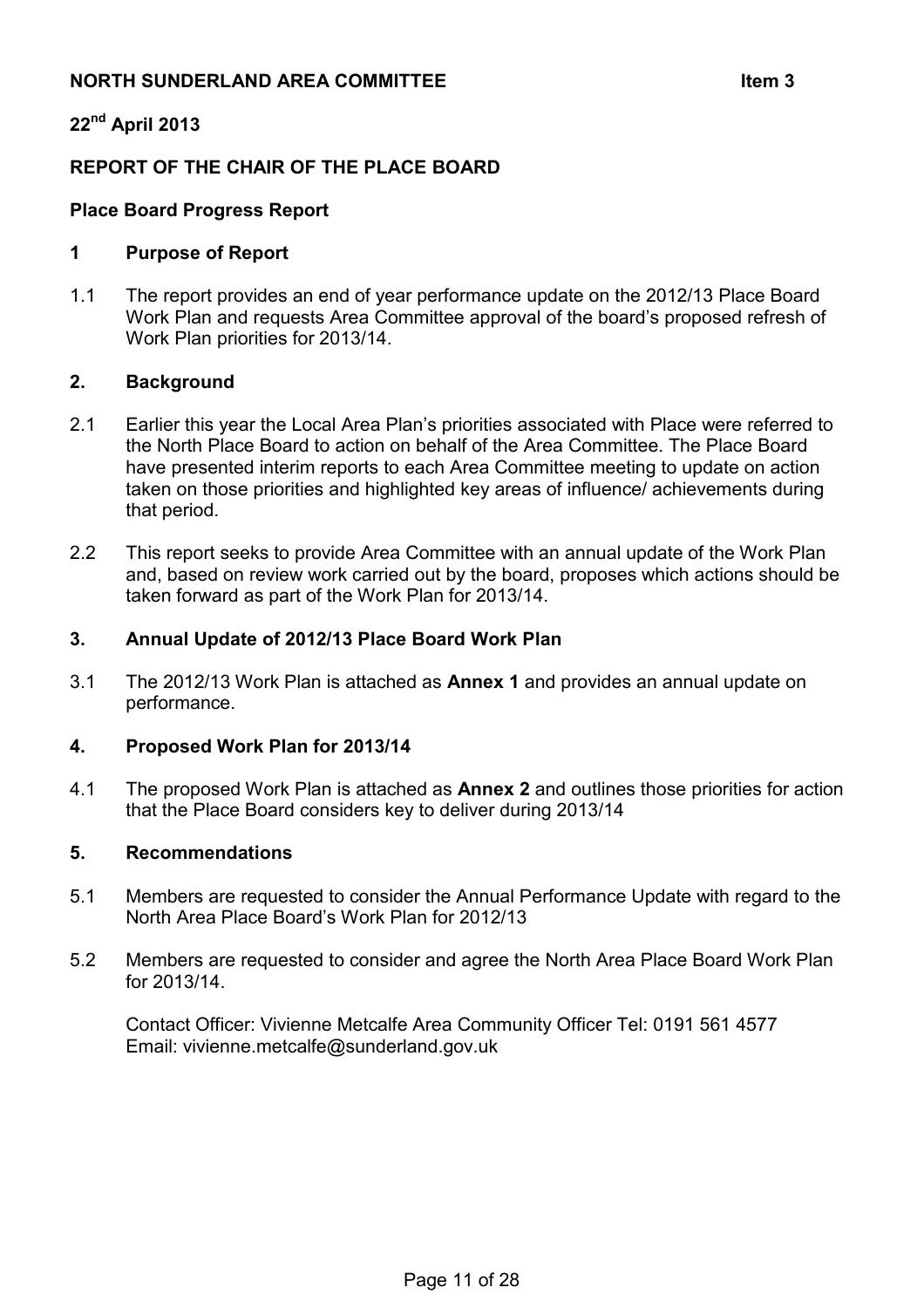#### **Annex 1 - End of Year Report**

| <b>OUTCOME</b>                                                                                     | <b>ROLE FOR AREA</b><br><b>COMMITTEES</b>                                                                                            | <b>ACTIONS</b>                                                                                                                                                                                                                         | <b>Lead Agent</b>    | Achievements/outcomes                                                                                                                                                                                                                                                                                                                                                                                                                                                                                                                                                                                                                                                                                                                                                                                                                                                                                                                                                                                                                                                                                                                                                                                                                                                                                                                                                                                                                                                     | R<br>A<br>G |
|----------------------------------------------------------------------------------------------------|--------------------------------------------------------------------------------------------------------------------------------------|----------------------------------------------------------------------------------------------------------------------------------------------------------------------------------------------------------------------------------------|----------------------|---------------------------------------------------------------------------------------------------------------------------------------------------------------------------------------------------------------------------------------------------------------------------------------------------------------------------------------------------------------------------------------------------------------------------------------------------------------------------------------------------------------------------------------------------------------------------------------------------------------------------------------------------------------------------------------------------------------------------------------------------------------------------------------------------------------------------------------------------------------------------------------------------------------------------------------------------------------------------------------------------------------------------------------------------------------------------------------------------------------------------------------------------------------------------------------------------------------------------------------------------------------------------------------------------------------------------------------------------------------------------------------------------------------------------------------------------------------------------|-------------|
| <b>CORPORATE: An</b><br>attractive modern city<br>where people choose to<br>invest, live, work and | <b>Local Action Key</b><br><b>Priorities for</b><br><b>Action: Greenspace</b><br>improvements and<br>shopping centre<br>improvements | 1. Continue to develop and deliver programmes in<br>partnership which will improve the physical and<br>environmental appearance of the North<br>1i Consider Neglected Land in the North and physical<br>improvements which can be made | Andrew Old           | The Place Board prioritised a number of sites for action, including:<br>St Peters Sculpture Trail. Phase 1 - RLS Streetscene used<br>existing resources for initial work to bring the Trail back into use<br>and re-landscape the area between the Glass Centre to Sand Point<br>Road. Area Committee have approved £20k of SIB for the second<br>phase of works to reduce the height and remove some shrubbery to<br>open up grassed/picnics areas and views of the river.<br>Redcar House - Streetscene staff tidied the area, removed fly<br>tipping and included the site in future grass cutting programmes.<br>Hylton Dene Steps - Area Committee aproved £2,500 of SIB to<br>improve the steps and safety of the footpath at Hylton Dene.<br>• Former Downhill Club Site - Streetscene staff tidied the area,<br>removed fly tipping and including the site in future grass cutting<br>programmes.<br>The Pirate Park at Seaburn has now reopened following the<br>refurbishment of equipment and the surrounding area which was<br>carried out by Street Scene Officers and local volunteers.<br>Area Committee approved £25,650 to carry out resurfacing of<br>roads and footpaths at the Wearside Small Holders Allotments to<br>improve accessibility to the site.<br>Area Committee approved £16,698 of SIB to CEED to carry out<br>improvements to Sunderland North Sports Complex to open up<br>the area and reduce the potential for anti-socal behaviour. | G           |
|                                                                                                    |                                                                                                                                      | 1ii Consider proposals on enforcement measures in<br>the North                                                                                                                                                                         | Andrew Old           | Illegal Parking: Influenced the introduction of a city wide procedure,<br>written by legal services, which outlines educational and<br>enforcement powers the council can deliver against car dealers.<br>The procedure has been rolled out across the city for<br>implementation as from January 2013<br>Shopping Centre Enforcement: Influenced the introduction of a<br>'Voluntary Code of Practice'. The Enforcement Team in the North<br>have started to visit businesses to make them aware of the<br>Voluntary Code and support them to sign up to the campaign to<br>assist in keeping the neighbourhood clean and tidy.                                                                                                                                                                                                                                                                                                                                                                                                                                                                                                                                                                                                                                                                                                                                                                                                                                          | G           |
|                                                                                                    |                                                                                                                                      | 2. Continue to monitor develop and deliver<br>programmes in partnership that will improve the<br>physical appearance of Shopping Centres in the North                                                                                  | Vivienne<br>Metcalfe | Area Committee approved £36,000 of SIB to support the Southwick<br>Community Christmas Scheme. The Scheme included Christmas<br>Illuminations and a very successful Switch on event at Southwick<br>Green and Shopping Centre. Area Committee were keen to provide<br>initial financial support for the scheme and to engage with local<br>businesses and the voluntary and community sector to support the<br>delivery of the event in 2012 and lead on its delivery in 2013                                                                                                                                                                                                                                                                                                                                                                                                                                                                                                                                                                                                                                                                                                                                                                                                                                                                                                                                                                                             | G           |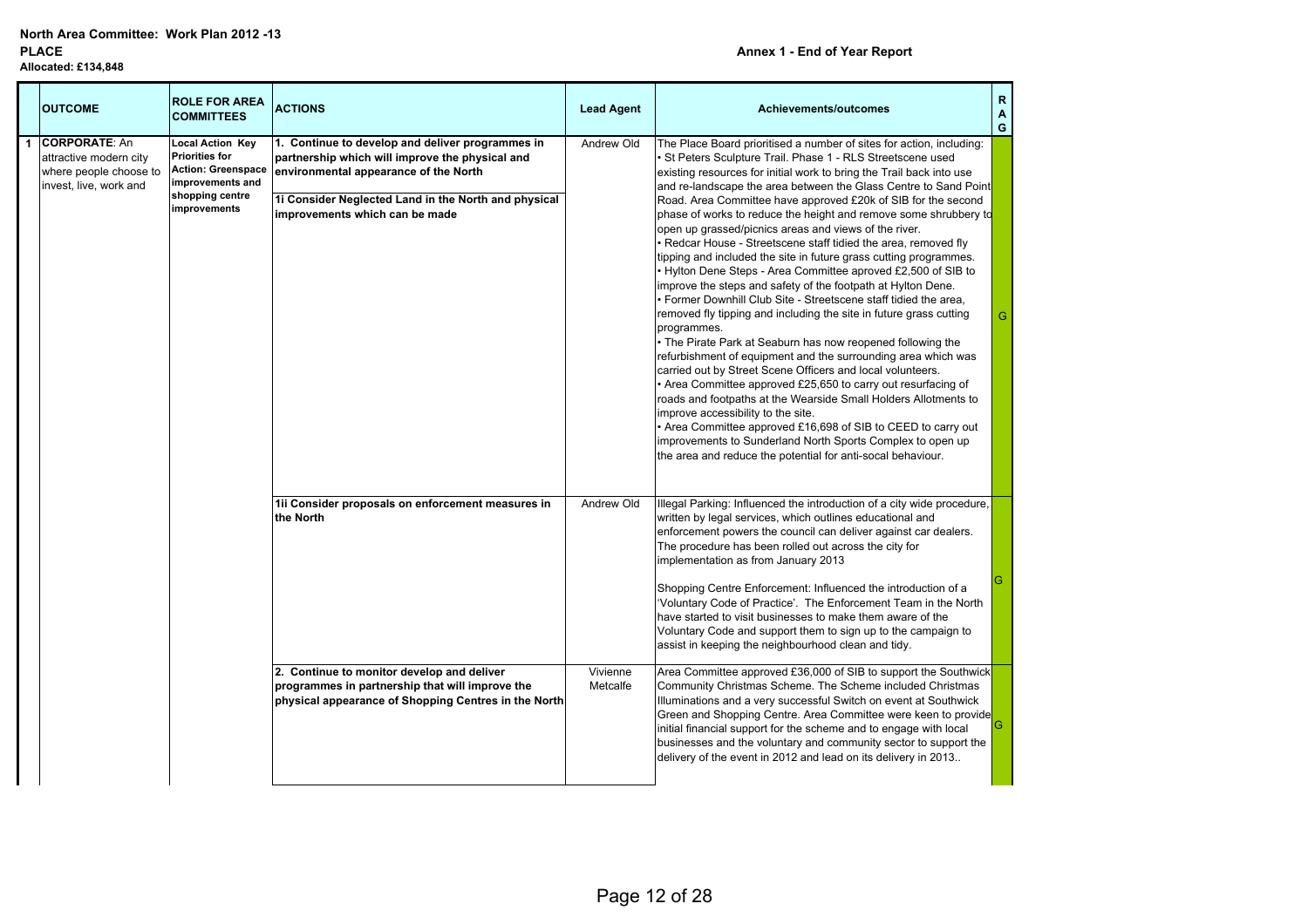|   |                                                                                                                                                                                                                                                                                                           |                                                                                            | 2i Consider the Shopping Centres in the North and<br>physical improvements which can be made                                                                    | Andrew Old                  | Area Committee has allocated SIB towards Illuminations at<br>Southwick Shopping Centre (see update at 2 above). To help to<br>improve the appearance of the Shopping Area and encourage<br>usage.<br>The Place Board identified opportunities to improve the physical<br>appearance of a number of shopping centres in the North, including<br>improvements to Southwick Green and its street scene furniture,<br>Area Committee approved £1,000 for improvement to tree grills.<br>Repainting of street furniture at Hylton Castle Shops, replacement<br>of a litter bin at Rawmarsh Road. Anti-social behaviour issues were<br>also identified at Rawmarsh Road and have been referred to the<br>People Board and LMAPS. |   |
|---|-----------------------------------------------------------------------------------------------------------------------------------------------------------------------------------------------------------------------------------------------------------------------------------------------------------|--------------------------------------------------------------------------------------------|-----------------------------------------------------------------------------------------------------------------------------------------------------------------|-----------------------------|----------------------------------------------------------------------------------------------------------------------------------------------------------------------------------------------------------------------------------------------------------------------------------------------------------------------------------------------------------------------------------------------------------------------------------------------------------------------------------------------------------------------------------------------------------------------------------------------------------------------------------------------------------------------------------------------------------------------------|---|
|   |                                                                                                                                                                                                                                                                                                           | Strategic<br>Influencing Role                                                              | 3. Receive information to consider and influence the<br>accessibility of services, facilities, events and information                                           |                             | A city wide approach has been approved for each school to be<br>contacted to establish the facilities in the area. The Place and<br>People Boards are to consider results at a future meeting                                                                                                                                                                                                                                                                                                                                                                                                                                                                                                                              | G |
|   |                                                                                                                                                                                                                                                                                                           |                                                                                            | 4. Influence Core Strategy and approach to Housing<br>issues                                                                                                    | Gary Clasper,<br><b>OCE</b> | Workshops will be organised with members in line with the<br>consultation process                                                                                                                                                                                                                                                                                                                                                                                                                                                                                                                                                                                                                                          | G |
|   | <b>2 CORPORATE: A</b><br>responsible well looked<br>after city that is adaptable <b>Action:</b><br>to change                                                                                                                                                                                              | <b>Local Action Key</b><br><b>Priorities for</b><br><b>Accessibility of</b>                | 5. Continue to refer local issues to Area Response<br><b>Team and Place Board</b>                                                                               | Andy Old, City<br>Services  | Local issues are discussed at each Place Board and referred to the<br>Area Response Team.                                                                                                                                                                                                                                                                                                                                                                                                                                                                                                                                                                                                                                  |   |
|   | <b>AREA: A North</b><br>adaptable to change and<br>with a strong sense of<br>community: Continue to<br>support the significant<br>partnership working,<br>influencing the redesign<br>of services and<br>development of facilities,<br>and support community<br>resilience, inclusion and<br>involvement. | services,<br>facilities, events<br>and information                                         | 6. Through VCS network encourage and support<br>capacity building to deliver events and activities                                                              | Vivienne<br>Metcalfe        | A number of Community led events have been delivered during this<br>last year utilising SIB resources including:<br>• A Mad Hatters Tea Party. SNYP and Heritage Workers organised<br>the event as an opportunity to encourage usage of local facilities<br>e.g. library.<br>• Hylton Castle Halloween Event. Sunderland North Family Zone<br>and NE Sports arranged the event to celebrate heritage and<br>promote Hylton Castle<br>• Thompson Park Summer Fete. Thompson Park Steering Group<br>and the Friends of Thompson Park arranged the event to<br>encourage usage of the newly refurbished park.                                                                                                                 |   |
|   |                                                                                                                                                                                                                                                                                                           | <b>Strategic</b><br><b>Influencing Role</b><br><b>Key Priority for</b><br><b>Action:To</b> | 7. To influence the design, delivery and review of RLS<br><b>Streetscene Services</b>                                                                           | Andy Old, City<br>Services  | The first part of each Place Board meeting is dedicated to<br>discussing streetscene services. In order that members can<br>influence the design, delivery and review of services in the North.                                                                                                                                                                                                                                                                                                                                                                                                                                                                                                                            |   |
|   |                                                                                                                                                                                                                                                                                                           | influence the<br>design, delivery<br>and review of RLS<br>Streetscene<br><b>Services</b>   | 8. Receive information on services and facilities available<br>for children and young people in North and refer findings<br>to People Board to influence/action | Alan Scott                  | The Place Board has requested and received information in relation<br>to S106, the following updates are to be provided to a future<br>meeting-<br>Clarification on North Locality Funds<br>Clarification on Legal arrangement for each development<br>Clarification of governance in how funds are used including Play<br>and Urban Games Strategy                                                                                                                                                                                                                                                                                                                                                                        |   |
| 3 | <b>CORPORATE: A well</b><br>connected city<br><b>AREA:</b> A well connected<br>North                                                                                                                                                                                                                      | <b>Strategic</b><br><b>Influencing Role</b>                                                | 9. Influence approach to parking and highways issues.                                                                                                           | Andrew Old                  | The Area Committee approved recommendations made by the<br>Place Board to help to determine the Highways Maintenance Core<br>Programme for 2013/14. 3 key schemes will be delivered in the<br>North utilising the allocation of Capital resources for the area -<br>which are; Rutherglen Road, Radlett Road and Blackwood Road.                                                                                                                                                                                                                                                                                                                                                                                           |   |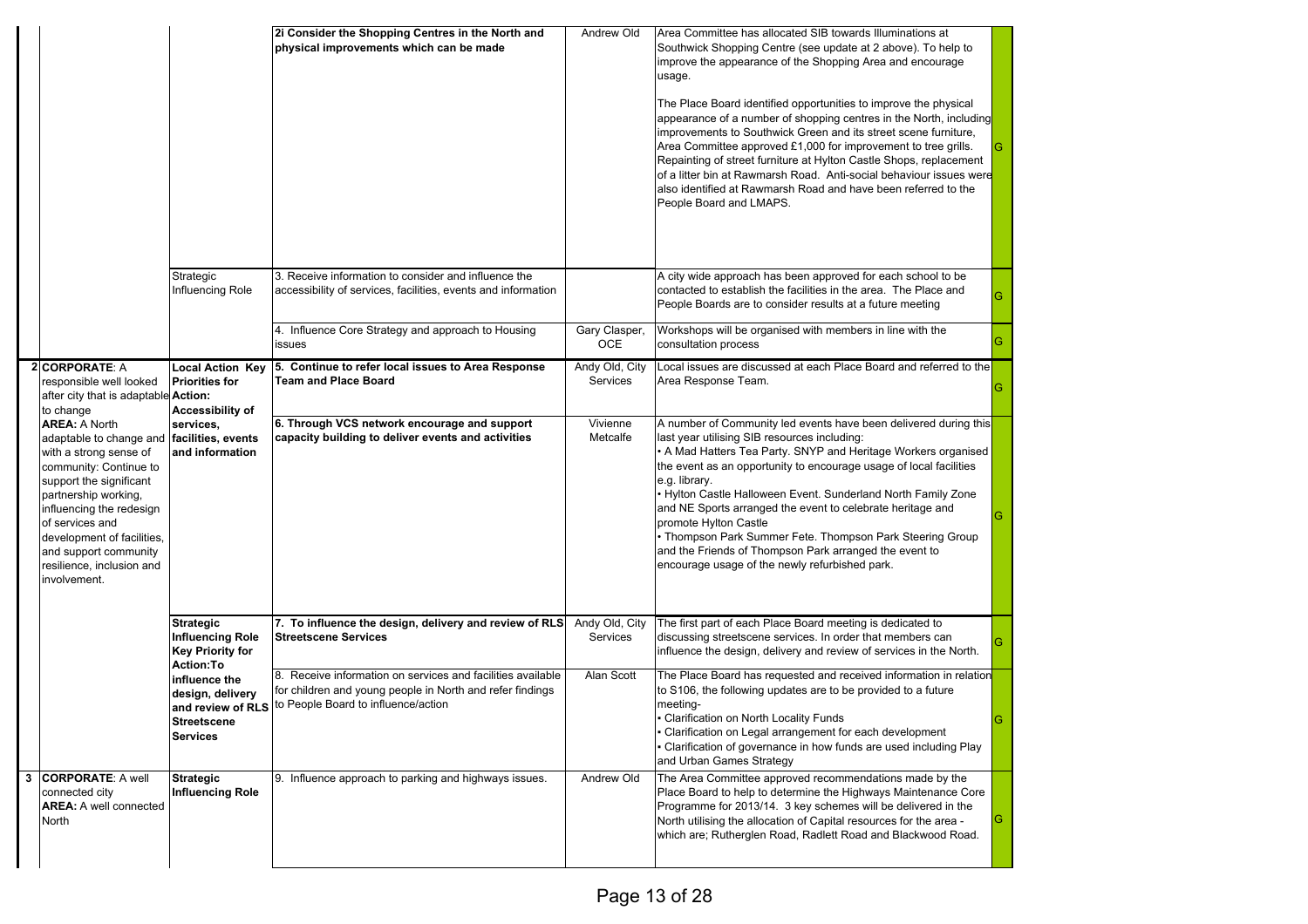|                                                                                                                                                                                                                                          |                                                                             | 10. Influence public transport delivery, accessibility,<br>affordability and routes.                                               | James<br>Third/Claire<br><b>Fisher Nexus</b> | Through nexus consultation on Quality Controlled Contracts. The<br>QCS proposal has now been submitted to the ITA by Nexus. The<br>North East Bus Operators Association (which has been established<br>as a collective of bus operators to form a partnership bid) will also<br>be putting forward proposals for a scheme in the coming weeks and<br>both proposals will be considered at the November ITA and a<br>decision made in February/March 2013. Further public<br>consultation will be fundamental and follow any decision by the ITA<br>with regard to influencing routes, times and fares. Under a QCS<br>scheme, implementation would not be until at least 2015, under<br>voluntary partnership implementation will be much sooner.                                                                                              |
|------------------------------------------------------------------------------------------------------------------------------------------------------------------------------------------------------------------------------------------|-----------------------------------------------------------------------------|------------------------------------------------------------------------------------------------------------------------------------|----------------------------------------------|------------------------------------------------------------------------------------------------------------------------------------------------------------------------------------------------------------------------------------------------------------------------------------------------------------------------------------------------------------------------------------------------------------------------------------------------------------------------------------------------------------------------------------------------------------------------------------------------------------------------------------------------------------------------------------------------------------------------------------------------------------------------------------------------------------------------------------------------|
| 4 CORPORATE: A city<br>where cultural identify<br>and vibrancy act as an<br>attraction<br><b>AREA: North's Cultural</b><br>Identity: Continue to<br>support activities and<br>events which celebrate<br>North's culture and<br>identity. | <b>Local Action Key</b><br><b>Priorities for</b><br><b>Action: Heritage</b> | 11. Monitor AC funded projects and the Heritage<br>Action Plan in place.                                                           | Trina Murphy                                 | The Board have been updated on progress made on the action plan<br>to date and the next steps in delivery - Actions identified included;<br>developing education learning resources with local schools, the<br>provision of heritage based family and adult learning resources,<br>further development in relation to heritage open days, the<br>development of event delivery and provision and a full list of<br>heritage provision as a learning tool for the city.<br>The Place Board have been updated on the progress made for the<br>HLF for Hylton Castle relating to the resubmission of the application <sup>I</sup> G<br>Area Committee has awarded £34,000 of SIB towards Heritage<br>projects in the area they include supporting Southwick Old Town<br>Hall, Why Did Charlie Buchan go to War? and North East Aircraft<br>Museum |
|                                                                                                                                                                                                                                          |                                                                             | 12. Continue to monitor and receive information<br>relating to celebrations, events and activities taking<br>place throughout 2012 | <b>Trina Murphy</b>                          | See update @ 11 above.                                                                                                                                                                                                                                                                                                                                                                                                                                                                                                                                                                                                                                                                                                                                                                                                                         |
|                                                                                                                                                                                                                                          |                                                                             | 13. Encourage heritage activity in the North through<br>the VCS Network                                                            | Vivienne Metcalf<br>e                        | Engagement has commenced with the VCS network to encourage<br>Heritage activity in the North. Achievements to date include:-<br>Heritage Activity Leaflet produced and circulated which gave<br>details of a maritime event held at the Watch House Museum -<br>which included souvenir making workshops, printmaking and glass<br>painting to celebrate the history and landscape of Roker.<br>• The Hylton Castle Heritage Event (funded via SIB Heritage<br>Project) was held October 2012 linked to the Hylton Castle Music<br>Video made by local young people with The Bunker and shown on-<br>screen at and as part of the Hylton Castle Event.<br>http://www.youtube.com/watch?v=13N4WSAw0L4<br>• VCS Organisations provide information on future planned events<br>through the VCS Network.                                           |
|                                                                                                                                                                                                                                          | <b>Strategic</b><br><b>Influencing Role</b>                                 | 14. Influencing role with City Services to determine future<br>strategy for managing local events and celebrations                 | Sandra Mitchell,<br>Children<br>Services     | Sunderland Events Management Company established from April<br>2013.<br>G                                                                                                                                                                                                                                                                                                                                                                                                                                                                                                                                                                                                                                                                                                                                                                      |
|                                                                                                                                                                                                                                          |                                                                             | 15. Influence and encourage heritage activity within the<br>North.                                                                 | tbc                                          | Members are supportive of trying to influence the increased use of<br>the River Wear, seeking potential options and associated business G<br>plans.                                                                                                                                                                                                                                                                                                                                                                                                                                                                                                                                                                                                                                                                                            |
| G                                                                                                                                                                                                                                        | Progressing on target                                                       |                                                                                                                                    |                                              |                                                                                                                                                                                                                                                                                                                                                                                                                                                                                                                                                                                                                                                                                                                                                                                                                                                |
| A                                                                                                                                                                                                                                        |                                                                             | Progressing but behind schedule (with plans in place to action)                                                                    |                                              |                                                                                                                                                                                                                                                                                                                                                                                                                                                                                                                                                                                                                                                                                                                                                                                                                                                |
|                                                                                                                                                                                                                                          |                                                                             |                                                                                                                                    |                                              |                                                                                                                                                                                                                                                                                                                                                                                                                                                                                                                                                                                                                                                                                                                                                                                                                                                |

**R**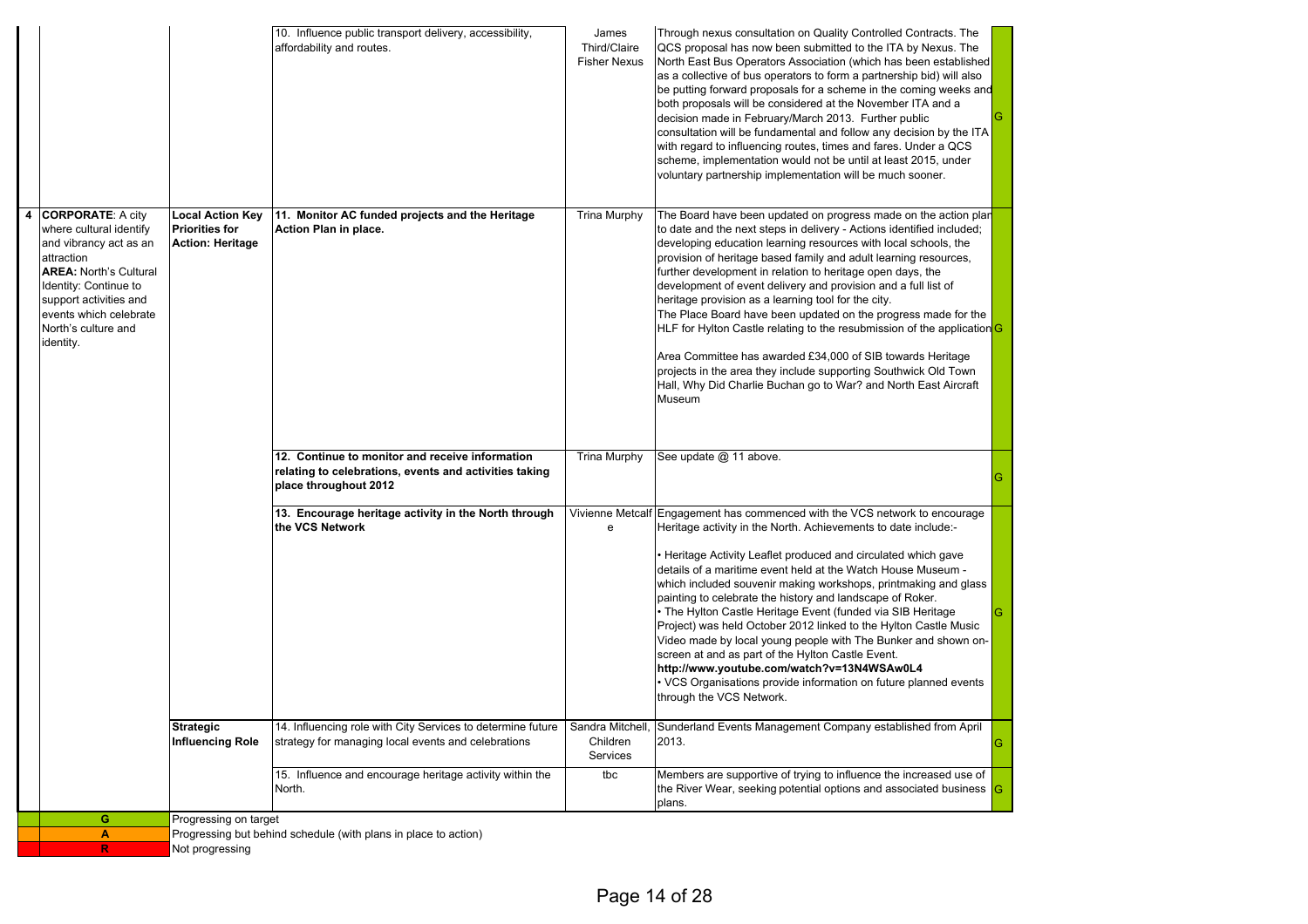|             | <b>OUTCOME</b>                                                                                                                      | <b>ROLE FOR AREA COMMITTEES</b>                                                                  | <b>ACTIONS</b>                                                                                                                                              | <b>Lead Agent</b>                                       |
|-------------|-------------------------------------------------------------------------------------------------------------------------------------|--------------------------------------------------------------------------------------------------|-------------------------------------------------------------------------------------------------------------------------------------------------------------|---------------------------------------------------------|
| $\mathbf 1$ | <b>CORPORATE: An</b><br>attractive modern city<br>where people choose<br>to invest, live, work                                      | <b>Area Priority: Greenspace</b><br>improvements and shopping centre<br>improvements             | 1i. Continue to develop and deliver<br>programmes in partnership which will improve<br>the physical and environmental appearance of<br>the North            | <b>Andrew Old</b>                                       |
|             | and spend leisure time<br><b>AREA: High quality</b><br>built and natural<br>environments in North<br>Sunderland                     |                                                                                                  | 1ii. Continue to monitor develop and deliver<br>programmes in partnership that will improve<br>the physical appearance of Shopping Centres<br>lin the North | <b>Andrew</b><br><b>Old/Vivienne</b><br><b>Metcalfe</b> |
|             |                                                                                                                                     | <b>Strategic Influencing Role</b>                                                                | 2. Receive information to consider and<br>influence the accessibility of services, facilities, Metcalfe<br>levents and information                          | <b>Vivienne</b>                                         |
|             | 2 CORPORATE: A<br>responsible well<br>looked after city that is                                                                     | Area Priority: Accessibility of<br>services, facilities, events and<br><i><b>Information</b></i> | 3. Through VCS network encourage and<br>support capacity building to deliver events and<br>activities                                                       | <b>Vivienne</b><br><b>Metcalfe</b>                      |
|             | adaptable to change<br><b>AREA: A North</b><br>adaptable to change                                                                  | <b>Area Priority: Influencing Core</b><br><b>Services devolved to Area</b><br><b>Committee</b>   | 4i. Influence operational deployment of RLS<br><b>Streetscene</b>                                                                                           | <b>Andrew Old</b>                                       |
|             | and with a strong<br>sense of community:<br><b>Continue to support</b>                                                              |                                                                                                  | 4ii Influence Highways Maintenance Programme Les Clark                                                                                                      |                                                         |
|             | the significant<br>partnership working,<br>influencing the<br>redesign of services<br>and development of<br>facilities, and support |                                                                                                  | 4iii Further services/activity to be determined<br>during 2013/14                                                                                           |                                                         |
|             | community resilience,<br>inclusion and<br>involvement.                                                                              |                                                                                                  |                                                                                                                                                             |                                                         |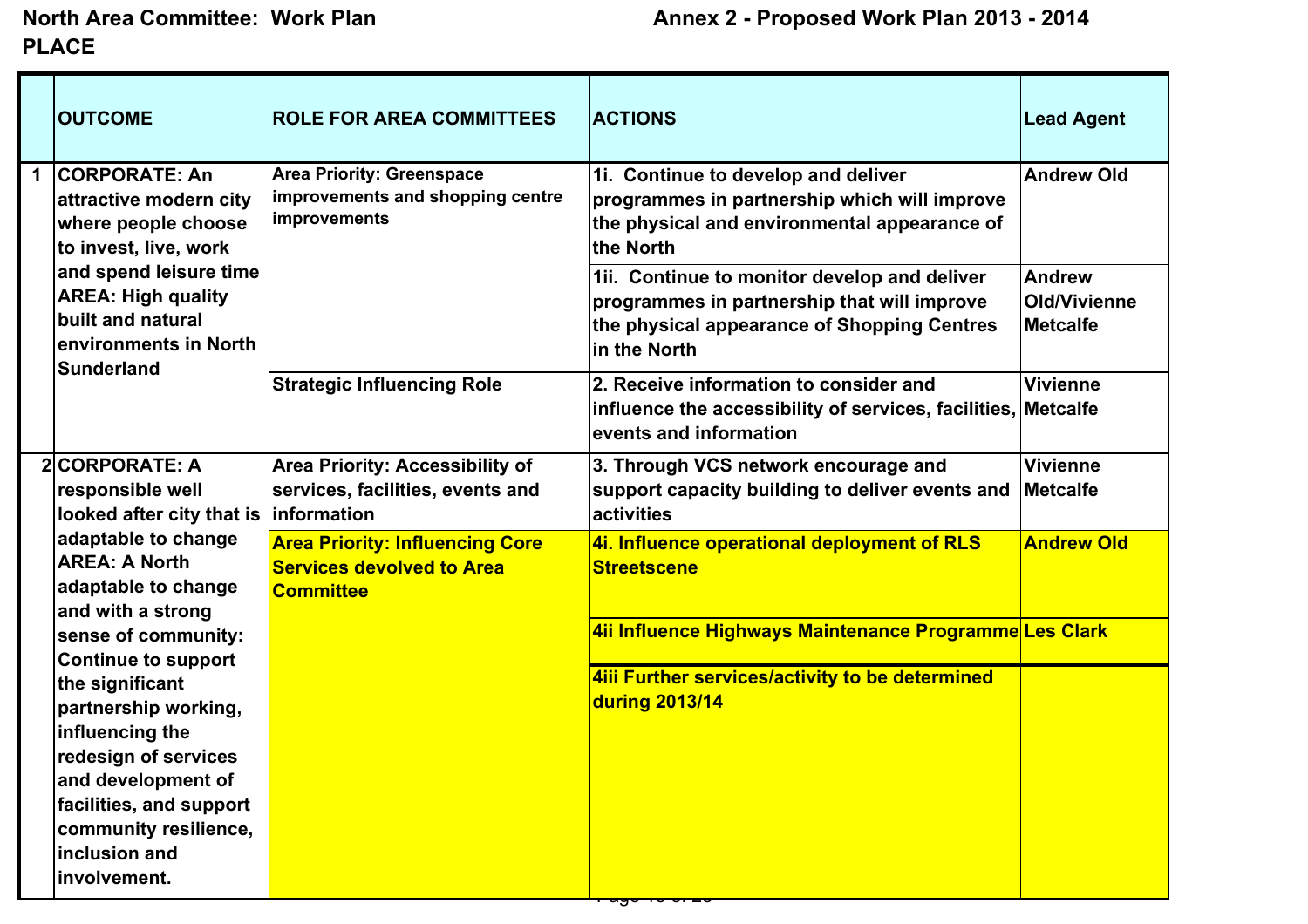| 3 | <b>CORPORATE: A well</b><br>connected city<br><b>AREA: A well</b><br><b>connected North</b>                                                                          | <b>Strategic Influencing Role</b> | 5 Influence approach to parking and highways<br>issues in relation to future plans for the area.                                    | <b>Andrew Old</b>                  |
|---|----------------------------------------------------------------------------------------------------------------------------------------------------------------------|-----------------------------------|-------------------------------------------------------------------------------------------------------------------------------------|------------------------------------|
| 4 | <b>CORPORATE: A city</b><br>where cultural identify<br>and vibrancy act as an                                                                                        | <b>Area Priority: Heritage</b>    | 6. Monitor and receive information relating to<br>heritage celebrations, events and activities<br>taking place throughout 2013/2014 | <b>Trina Murphy</b>                |
|   | lattraction<br><b>AREA: North's Cultural</b><br><b>Identity: Continue to</b><br>support activities and<br>events which celebrate<br>North's culture and<br>identity. |                                   | 6iii. Encourage heritage activity in the North<br>through the VCS Network                                                           | <b>Vivienne</b><br><b>Metcalfe</b> |
|   |                                                                                                                                                                      | <b>Strategic Influencing Role</b> | 7. Influence and encourage heritage activity<br>within the North.                                                                   | <b>Trina Murphy</b>                |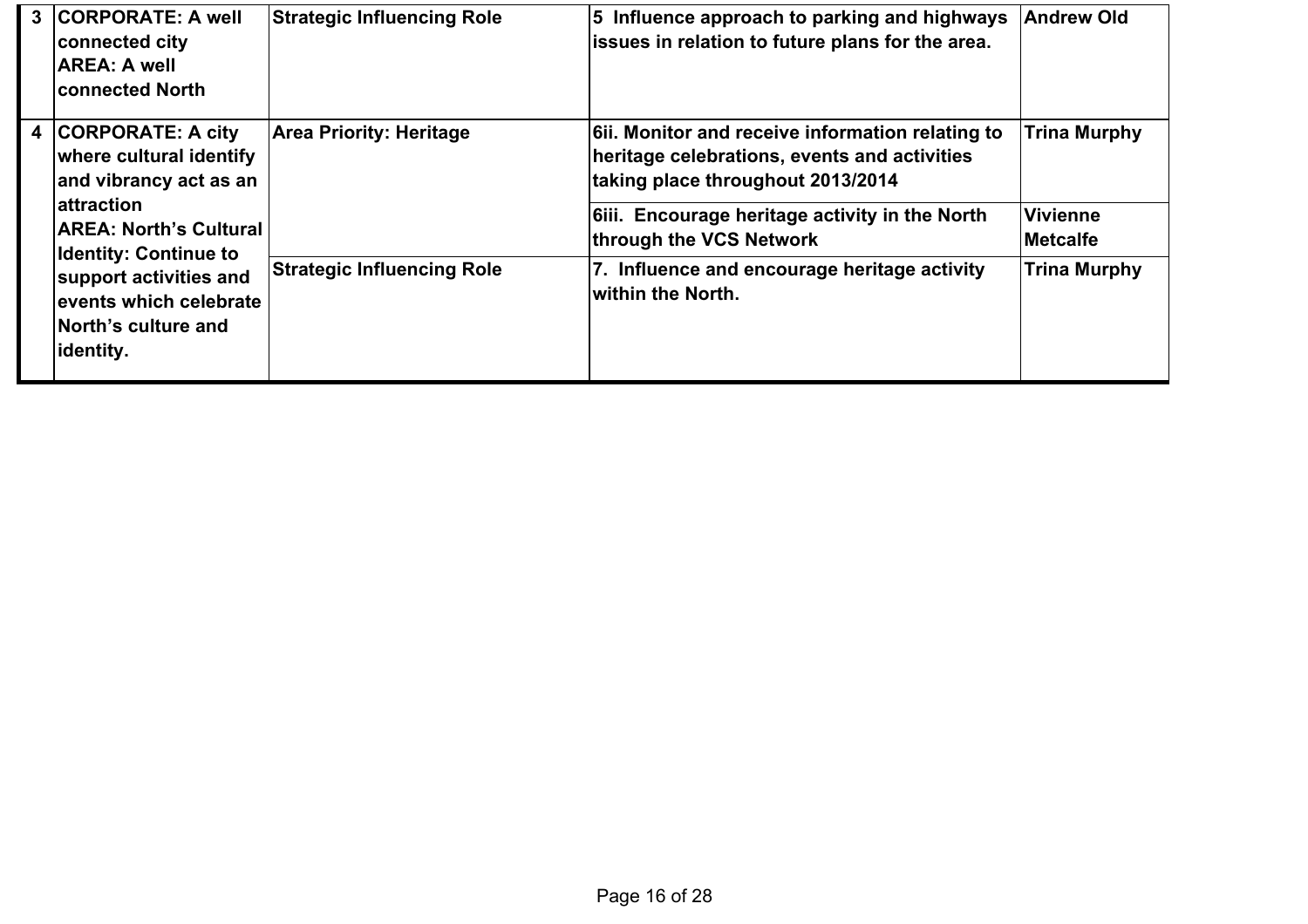# **NORTH SUNDERLAND AREA COMMITTEE**  $\qquad \qquad$  **ltem 4**

# **22nd April 2013**

# **REPORT OF THE CHAIR OF THE PEOPLE BOARD**

# **People Board Progress Report**

#### **1 Purpose of Report**

1.1 The report provides an end of year performance update on the 2012/13 People Board Work Plan and requests Area Committee approval of the board's proposed refresh of Work Plan priorities for 2013/14.

#### **2. Background**

- 2.1 Earlier this year the Local Area Plan's priorities associated with People were referred to the North People Board to action on behalf of the Area Committee. The People Board have presented interim reports to each Area Committee meeting to update on action taken on those priorities and highlighted key areas of influence/ achievements during that period.
- 2.2 This report seeks to provide Area Committee with an annual update of the Work Plan and, based on review work carried out by the board, proposes which actions should be taken forward as part of the Work Plan for 2013/14.

#### **3. Annual Update of 2012/13 People Board Work Plan**

3.1 The 2012/13 Work Plan is attached as **Annex 1** and provides an annual update on performance.

## **4. Proposed Work Plan for 2013/14**

4.1 The proposed Work Plan is attached as **Annex 2** and outlines those priorities for action that the People Board considers key to deliver during 2013/14

#### **5. Recommendations**

- 5.1 Members are requested to consider the Annual Performance Update with regard to the North Area People Board's Work Plan for 2012/13
- 5.2 Members are requested to consider and agree the North Area People Board Work Plan for 2013/14.

 Contact Officer: Vivienne Metcalfe Area Community Officer Tel: 0191 561 4577 Email: Vivienne.metcalfe@sunderland.gov.uk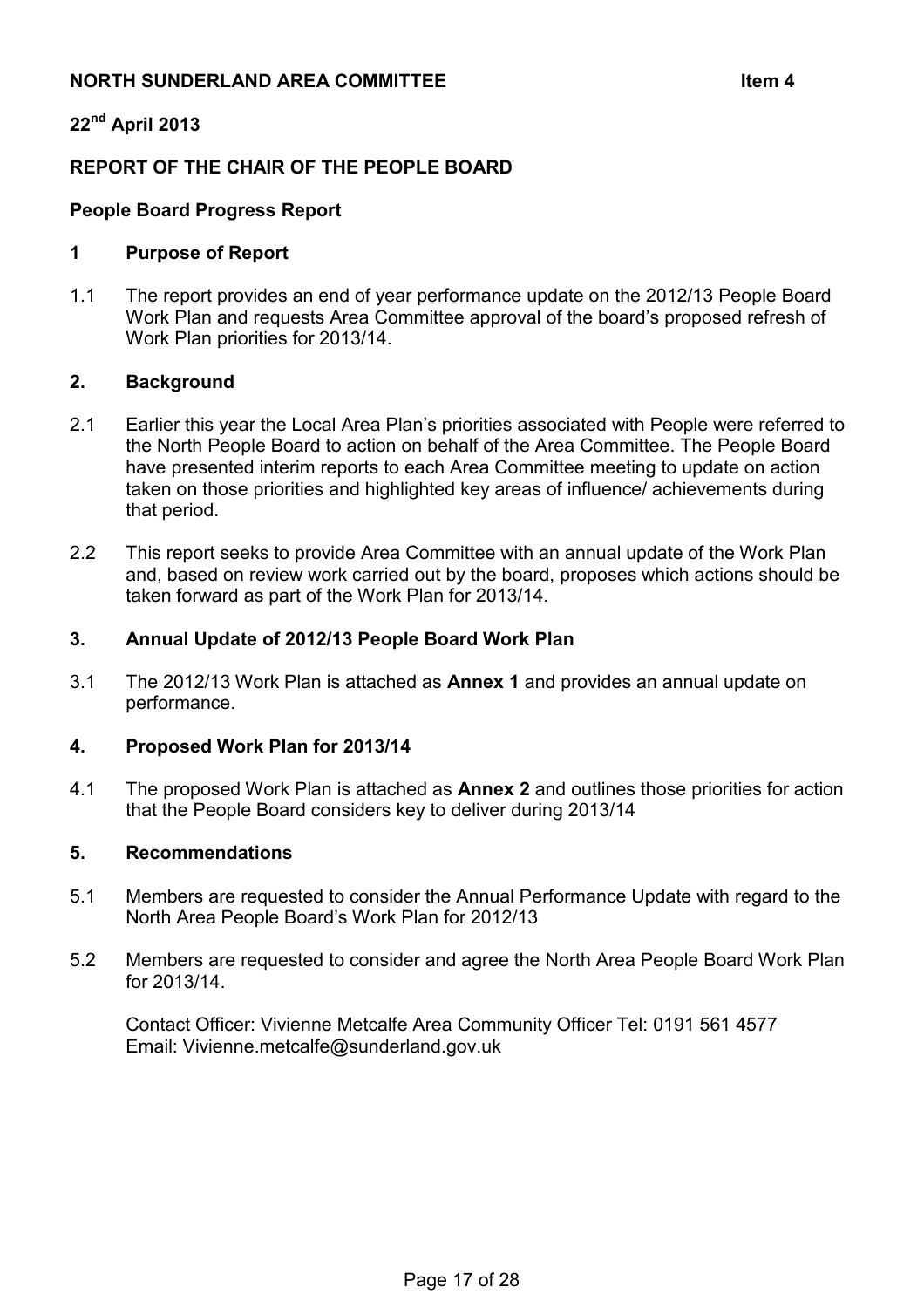# **PEOPLE Allocated: £134,657North Area Committee: Work Plan 2012 -13**

| <b>OUTCOME</b>                                                                                                            | <b>ROLE FOR</b><br><b>AREA</b><br><b>COMMITTEES</b>                                                            | <b>ACTIONS</b>                                                                                                                        | Lead<br>Agent                             | <b>Achivements/outcomes</b>                                                                                                                                                                                                                                                                                                                                 | <b>RAG</b>       |
|---------------------------------------------------------------------------------------------------------------------------|----------------------------------------------------------------------------------------------------------------|---------------------------------------------------------------------------------------------------------------------------------------|-------------------------------------------|-------------------------------------------------------------------------------------------------------------------------------------------------------------------------------------------------------------------------------------------------------------------------------------------------------------------------------------------------------------|------------------|
| <b>CORPORATE: A City</b><br>where everyone is as<br>healthy as they can be<br>and enjoys a good<br>standard of well being | <b>Local Action</b>                                                                                            | 1. Area representation at CCG and<br>potential links to People Board in<br>each of the 5 areas.                                       | Jean<br>Carter                            | Area Committee has been consulted on the city's draft<br>Health and Well Being Strategy. The People Board has<br>received reports on the Public's Health in the North.<br>Members are considering how they can influence and<br>support the delivery of this strategy. Part of the Core<br>Service of the People Board for 2013-14.                         | $\mathbf{A}$     |
|                                                                                                                           |                                                                                                                | 2. Commissioning of projects through<br>the Healthy City Investment Fund<br>(HCIF)                                                    | Vivienne<br>Metcalfe                      | The opportunity to utilise HCIF to address causes of<br>men's cancer was opened up to the VCS network and a<br>collaborative approach to delivery was developed.<br>Washington Mind has taken the lead and working along<br>with SNCBC and other small organisations in the area to<br>connect with the Men's Network and encourage local<br>participation. | $\mathbf G$      |
| Area: Contribute to<br>ensuring North has<br>healthy outcomes and<br>lifestyles                                           | <b>Strategic</b><br>Influencing<br>Role                                                                        | 3. Influence GP Clinical<br>Commissioning Group (CCG) at an<br>area level.                                                            | <b>Neil</b><br>Revely/<br>Alan<br>Caddick | See update @ 1 above.                                                                                                                                                                                                                                                                                                                                       | A                |
|                                                                                                                           |                                                                                                                | 4. Receive information and evidence<br>to identify health needs to inform<br>influencing role on service provision                    | Gillian<br>Gibson                         | See update @ 1 above.                                                                                                                                                                                                                                                                                                                                       | $\mathbf{A}$     |
|                                                                                                                           |                                                                                                                | 5. Transfer of public health<br>responsibilities, ensuring health<br>inequalities and how these will be<br>addressed at a local level | <b>Neil</b><br>Revelly                    | See update @ 1 above.                                                                                                                                                                                                                                                                                                                                       | $\blacktriangle$ |
| 2 CORPORATE: A City<br>with high levels of skills,<br>educational attainment<br>and participation                         | <b>Local Action</b><br><b>Key Priorities:</b><br><b>Job Prospects</b><br>and Activities<br>for young<br>people | 6. Develop a programme to support<br>employment opportunities for<br>young people                                                     |                                           | Alan Scott People Board have received updates in relation to this<br>priority and agreed to set up a Job Prospects Working<br>Group to consider gaps in provisison in the area and<br>develop proposals to come back to the board for                                                                                                                       | A                |
|                                                                                                                           |                                                                                                                | 7. Audit local need and processes Alan Scott<br>understand how education<br>tο<br>providers link with employers                       |                                           | consideration.                                                                                                                                                                                                                                                                                                                                              |                  |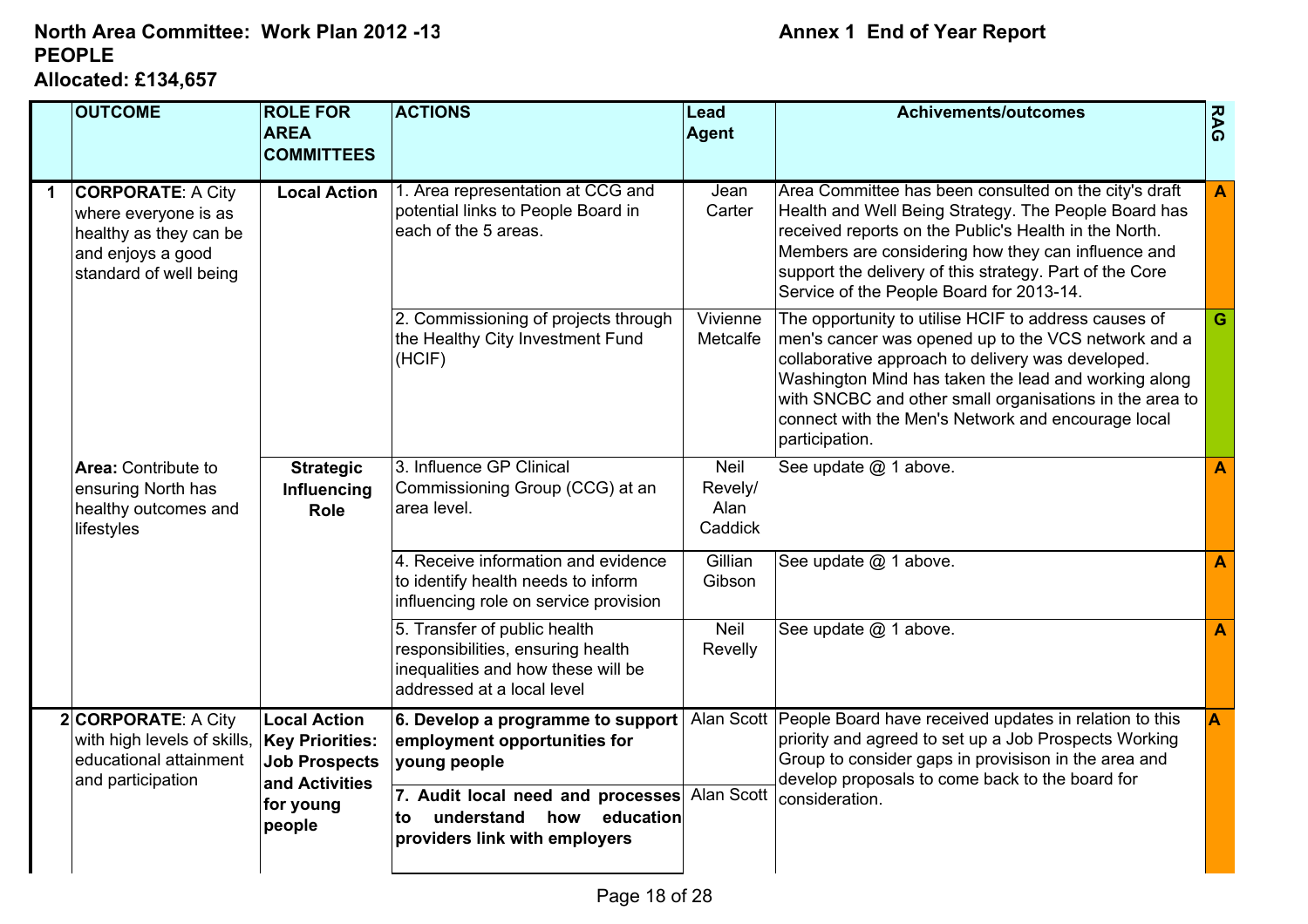|              | <b>AREA: Continue to</b><br>support working to help<br>local young people                                          |                                                                                         | 8.<br>employers<br>skills<br><b>Assess</b><br>requirements compared to skills of Alexander<br>local workforce<br>9. Monitor and influence the | Karen<br>Vivienne    | Area Committee allocated £58k to refurbish the MUGA                                                                                                                                                                                                                                                                                                                                                                                                                                                |   |
|--------------|--------------------------------------------------------------------------------------------------------------------|-----------------------------------------------------------------------------------------|-----------------------------------------------------------------------------------------------------------------------------------------------|----------------------|----------------------------------------------------------------------------------------------------------------------------------------------------------------------------------------------------------------------------------------------------------------------------------------------------------------------------------------------------------------------------------------------------------------------------------------------------------------------------------------------------|---|
|              |                                                                                                                    |                                                                                         | delivery of holiday activities for<br>young people                                                                                            | Metcalfe             | at Castle View Acadamy and deliver a Friday night<br>football session for young people in the area. £30k for<br>holiday activity for young people and a further £27,810 to<br>the Keep Kids Active project delivered druing the school<br>holidays to encourge young people to participate in<br>physical activities.                                                                                                                                                                              | G |
|              |                                                                                                                    | <b>Strategic</b><br>Influencing<br>Role                                                 | 10. Influence the family focus and Alan Scott<br>strengthening families agenda                                                                |                      | The People Board have received information on family<br>focus and strengthening families. Updates to be<br>discussed at future board meetings                                                                                                                                                                                                                                                                                                                                                      | A |
|              |                                                                                                                    |                                                                                         | 11. Influence processes applied by<br>schools and education providers to<br>ensure employment routes available.                               |                      | Alan Scott   The Job Propects Working Group to incorportate this<br>action into its overall recommendations.                                                                                                                                                                                                                                                                                                                                                                                       | A |
|              |                                                                                                                    |                                                                                         | 12. Influence delivery of play and<br>youth provision and XL                                                                                  |                      | Alan Scott   Influenced how Youth Contracts, will be delivered from<br>April 2013. The Area Committees have helped to tailor<br>how services for children and young people aged<br>between 8-19 years old will be delivered in the North of<br>the city, in terms of how, when and where activities will<br>be delivered.                                                                                                                                                                          | G |
|              |                                                                                                                    |                                                                                         |                                                                                                                                               |                      | The location of the XL Youth Provision is influenced by<br>members through their involvement at the XL                                                                                                                                                                                                                                                                                                                                                                                             |   |
| $\mathbf{3}$ | <b>CORPORATE: A City</b><br>which is and feels even<br>safer and more secure                                       | <b>Local Action</b><br><b>Key Priorities:</b><br><b>Anti Social</b><br><b>Behaviour</b> | 13. Working through LMAPS ensure<br>local issues and problems are<br>addressed.                                                               | Cllr Bell            | Descriptional Montings<br> LMAPS continues to meet on a 6 weekly basis with new<br>issues and updates being fed into the meetings via the<br>Chair of the Area Committee. Examples of issues fed in<br>this year include ASB at Rawmarsh Road Shops and<br>Park Parade. Members received a briefing paper<br>outlining the purpose of LMAPS and PACT meetings                                                                                                                                      | G |
|              | <b>AREA:</b> Continue to<br>ensure key partnerships<br>and collaboration<br>maintains the good<br>results achieved |                                                                                         | 14. Monitor AC funded projects and<br>programmes developed through<br><b>LMAPS addressing crime and</b><br>disorder issues<br>Page 19 of 28   | Vivienne<br>Metcalfe | Area Committee allocated £58,000 to refurbish the<br>MUGA at Castleview Acadamy and £18,847 towards the<br>delivery of Operation Educate in the Area. This project<br>has resulted in 359 discussions with young people and<br>172 alcohol seizures. Area Committee and the People<br>board received information on the performance of the<br>SIB project Operation Educate and the success of the<br>Safety Works programme being delivered through<br>primary and sceondary schools in the North | G |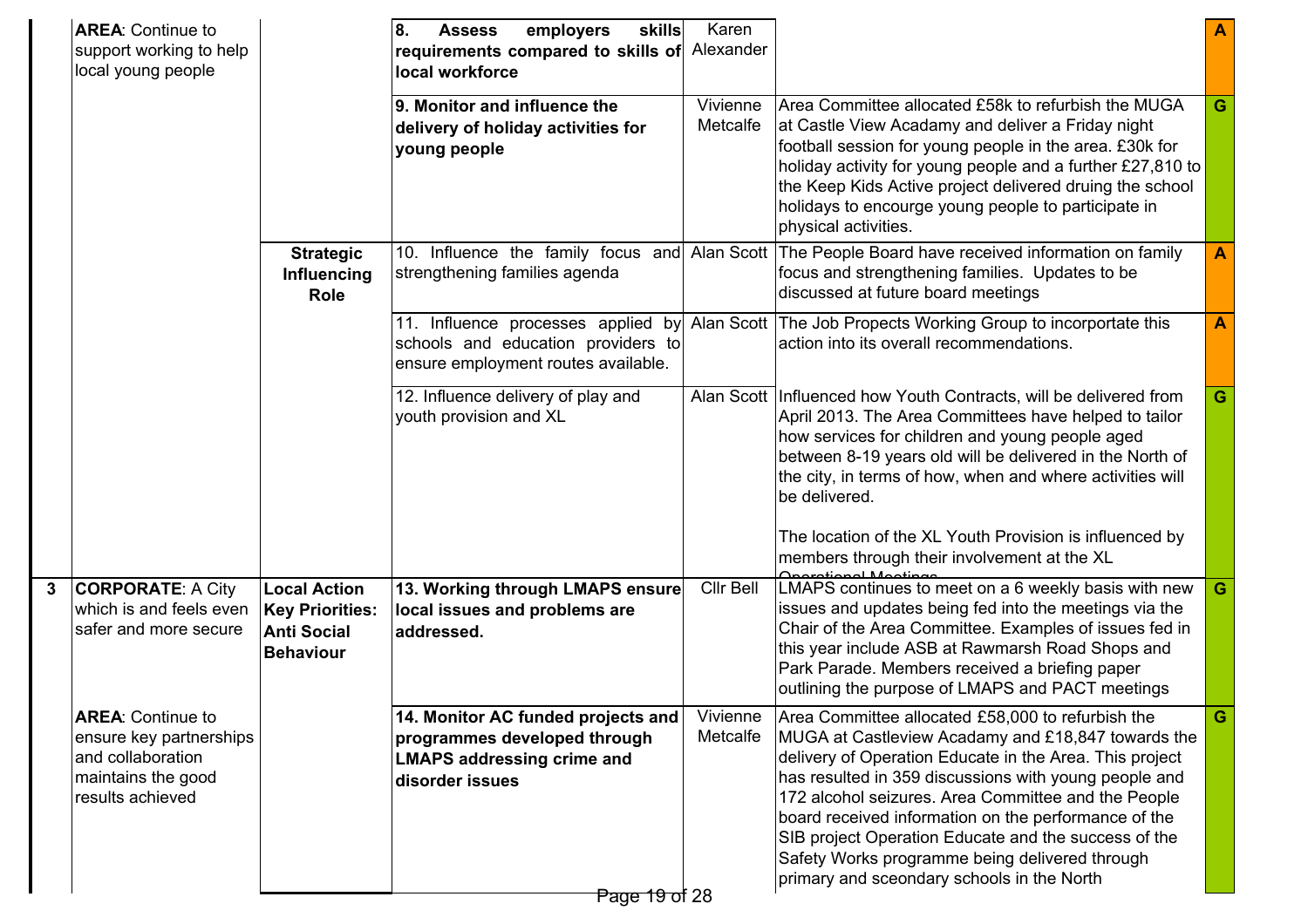|   |                                                                                                        | <b>Strategic</b><br>Influencing<br><b>Role</b> | 15. Influence mainstream resources &<br>partnerships<br>strengthen<br>ensuring<br>continued collaboration<br>16. Understand and influence the role<br>the Police Commissioner and<br>of<br>service delivery.<br>17. Receive information to enable the<br>influence of accessibility of services<br>and facilities that divert from ASB | <b>Stuart</b><br>Douglass<br><b>Stuart</b><br>Douglass<br>Vivienne<br>Metcalfe | The People Board have received information in relation<br>to the role of the Police Commissioner and members<br>were invited to a meeting with local police to help to<br>provide further clarity and strengthen the parntership<br>working. | G |
|---|--------------------------------------------------------------------------------------------------------|------------------------------------------------|----------------------------------------------------------------------------------------------------------------------------------------------------------------------------------------------------------------------------------------------------------------------------------------------------------------------------------------|--------------------------------------------------------------------------------|----------------------------------------------------------------------------------------------------------------------------------------------------------------------------------------------------------------------------------------------|---|
| 4 | <b>CORPORATE: A City</b><br>that ensures people are<br>able to look after<br>themselves                | <b>Strategic</b><br>Influencing<br><b>Role</b> | Influencing role through the<br>18.<br>Health and Well Being Board and the<br><b>Family Focus</b>                                                                                                                                                                                                                                      | Karen<br>Graham                                                                | See update @ 1 above.                                                                                                                                                                                                                        |   |
|   | <b>AREA: Contribute to</b><br>safeguarding and<br>promoting the welfare of<br>North's most vulnerable. |                                                | 19. Understand the impact of Welfare<br>Reform and transfer of responsibilities                                                                                                                                                                                                                                                        | Fiona<br><b>Brown</b>                                                          | Members are invited to quarterly briefings and receive bi G<br>monthly briefings                                                                                                                                                             |   |
|   |                                                                                                        |                                                | 20. Representation at VCS                                                                                                                                                                                                                                                                                                              | Vivienne<br>Metcalfe/<br>Cllr Bell                                             | Area VCS Networks held on a six weekly basis Chaired<br>by Chair of AC. North VCS Representatives to Area<br>Committee - Nikki Vokes, SNCBC, Ruth Oxley, SNYP                                                                                |   |
|   | <b>All outcomes</b>                                                                                    |                                                | 21. Monitoring and receiving<br>information in recognition of any new<br>issue being raised and action that<br>may need to be taken.                                                                                                                                                                                                   |                                                                                | As issues are identified at People Board, receive<br>relevant information and reports to identify solutions<br>and/or new activity for the board to take forward.                                                                            |   |
|   | G                                                                                                      | Progressing on target                          |                                                                                                                                                                                                                                                                                                                                        |                                                                                |                                                                                                                                                                                                                                              |   |
|   | $\blacktriangle$<br>R                                                                                  | Not progressing                                | Progressing but behind schedule (with plans in place to action)                                                                                                                                                                                                                                                                        |                                                                                |                                                                                                                                                                                                                                              |   |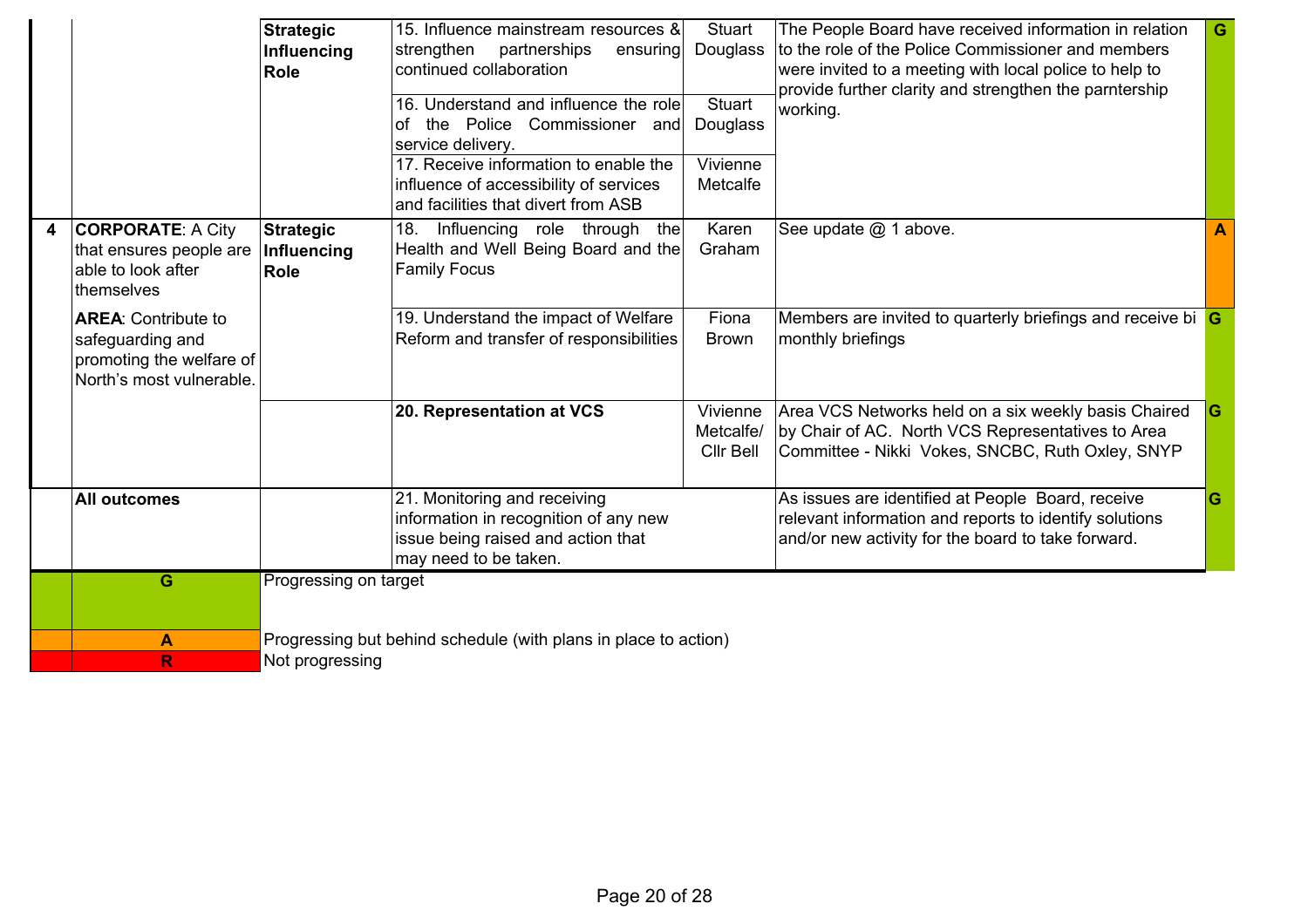|  | <b>OUTCOME</b>                                                                                                                                                                                                      | <b>ROLE FOR</b><br><b>AREA</b><br><b>COMMITTEES</b>                                                                   | <b>ACTIONS</b>                                                                                                                    | Lead<br><b>Agent</b>                                                 | <b>Progress Report</b> |
|--|---------------------------------------------------------------------------------------------------------------------------------------------------------------------------------------------------------------------|-----------------------------------------------------------------------------------------------------------------------|-----------------------------------------------------------------------------------------------------------------------------------|----------------------------------------------------------------------|------------------------|
|  | <b>CORPORATE: A City</b><br>where everyone is as<br>healthy as they can be<br>and enjoys a good<br>standard of well being<br><b>Area: Contribute to</b><br>ensuring North has<br>healthy outcomes and<br>lifestyles | <b>Area Priority:</b><br><b>Influencing</b><br><b>Core Services</b><br>devolved to<br><b>Area</b><br><b>Committee</b> | 1. Supporting the Delivery of the<br><b>Health and Well Being Strategy:</b><br><b>Transformation of Adult Social Care</b>         | Julie Gray                                                           |                        |
|  | 2 CORPORATE: A City<br>with high levels of skills,<br>educational attainment<br>and participation<br><b>AREA: Continue to</b><br>support working to help<br>local young people                                      | <b>Area Priority:</b><br>Influencing<br><b>Core Services</b><br>devolved to<br><b>Area</b><br><b>Committee</b>        | 2. Influence Early Years Intervention<br>and Locality Services<br>3. Further services/activity to be<br>determined during 2013/14 | <b>Alan Scott</b><br>$\overline{\text{C}}$<br>Burnham,<br><b>OCE</b> |                        |
|  |                                                                                                                                                                                                                     | <b>Area Priority:</b><br><b>Job Prospects</b><br>and Activities<br>for young<br>people                                | 4. Develop a programme to support<br>employment opportunities for young<br>people                                                 | Alan Scott                                                           |                        |
|  |                                                                                                                                                                                                                     |                                                                                                                       | 5. Audit local need and processes to<br>understand how education providers Alan Scott<br>link with employers                      |                                                                      |                        |
|  |                                                                                                                                                                                                                     |                                                                                                                       | 6.<br><b>Assess</b><br>employers<br>requirements compared to skills of Alexander<br>local workforce                               | skills Karen                                                         |                        |
|  |                                                                                                                                                                                                                     |                                                                                                                       | 7. Monitor and influence the delivery<br>of holiday activities for young people<br>Page 21 of 28                                  | Vivienne<br>Metcalfe                                                 |                        |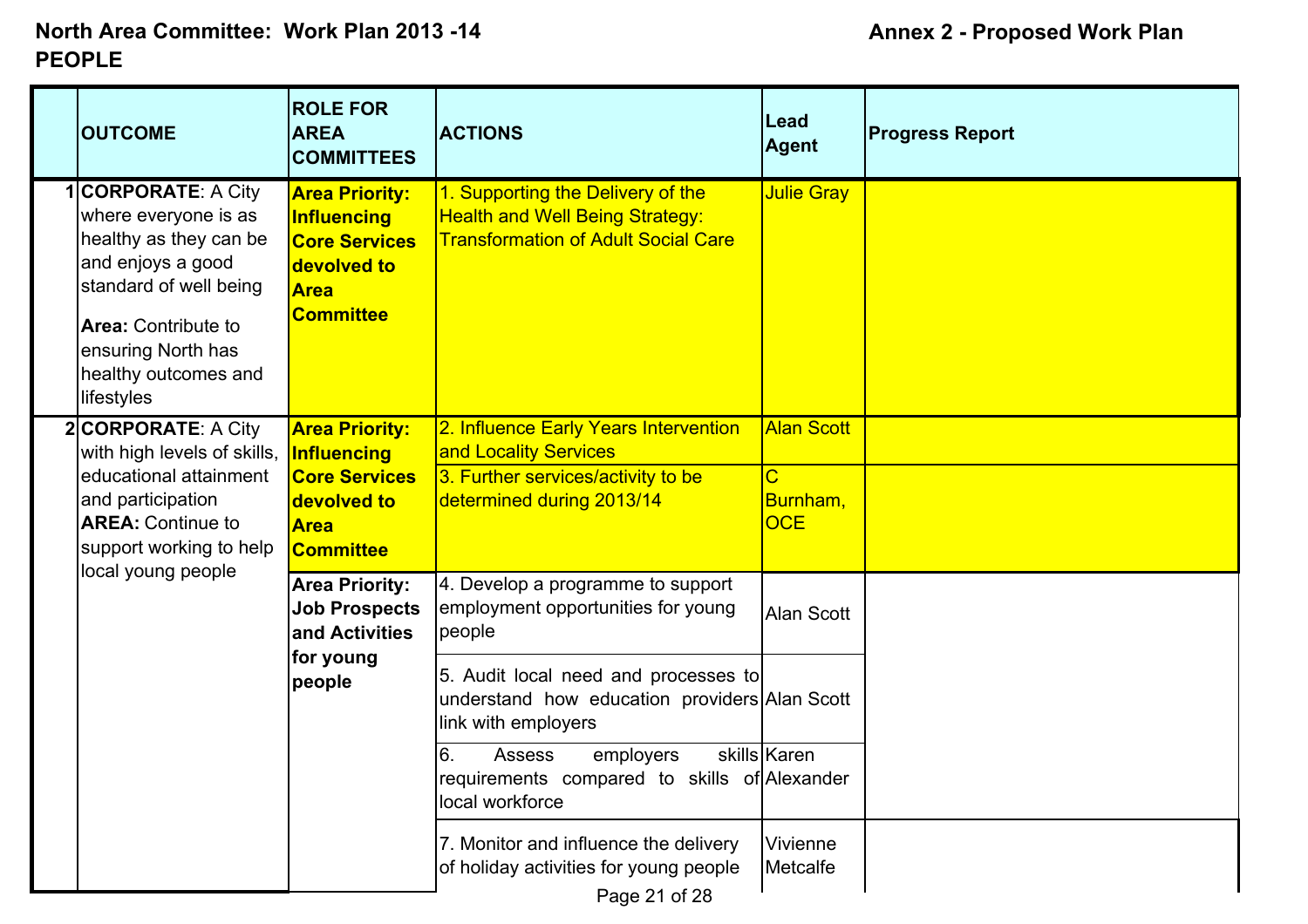| 3 | <b>CORPORATE: A City</b><br>which is and feels even<br>safer and more secure                                                                                                           | <b>Area Priority:</b><br><b>Anti Social</b><br><b>Behaviour</b> | 8. Working through LMAPS ensure<br>local issues and problems are<br>addressed.                                                       | <b>Cllr Bell</b>     |  |
|---|----------------------------------------------------------------------------------------------------------------------------------------------------------------------------------------|-----------------------------------------------------------------|--------------------------------------------------------------------------------------------------------------------------------------|----------------------|--|
|   | <b>AREA: Continue to</b><br>ensure key partnerships<br>and collaboration<br>maintains the good<br>results achieved                                                                     |                                                                 | 9. Monitor AC funded projects and<br>programmes developed through<br>LMAPS addressing crime and<br>disorder issues                   | Vivienne<br>Metcalfe |  |
|   |                                                                                                                                                                                        | <b>Strategic</b><br><b>Influencing</b><br>Role                  | 10. Receive information to enable the<br>influence of accessibility of services<br>and facilities that divert from ASB               | Vivienne<br>Metcalfe |  |
| 4 | <b>CORPORATE: A City</b><br>that ensures people are<br>able to look after<br>themselves<br><b>AREA: Contribute to</b><br>safeguarding and<br>promoting the welfare<br>for North's most | <b>Strategic</b><br>Influencing<br>Role                         | 11. Understand the impact of Welfare<br>Reform and transfer of responsibilities Brown                                                | Fiona                |  |
|   | <b>All outcomes</b>                                                                                                                                                                    |                                                                 | 12. Monitoring and receiving<br>information in recognition of any new<br>issue being raised and action that<br>may need to be taken. |                      |  |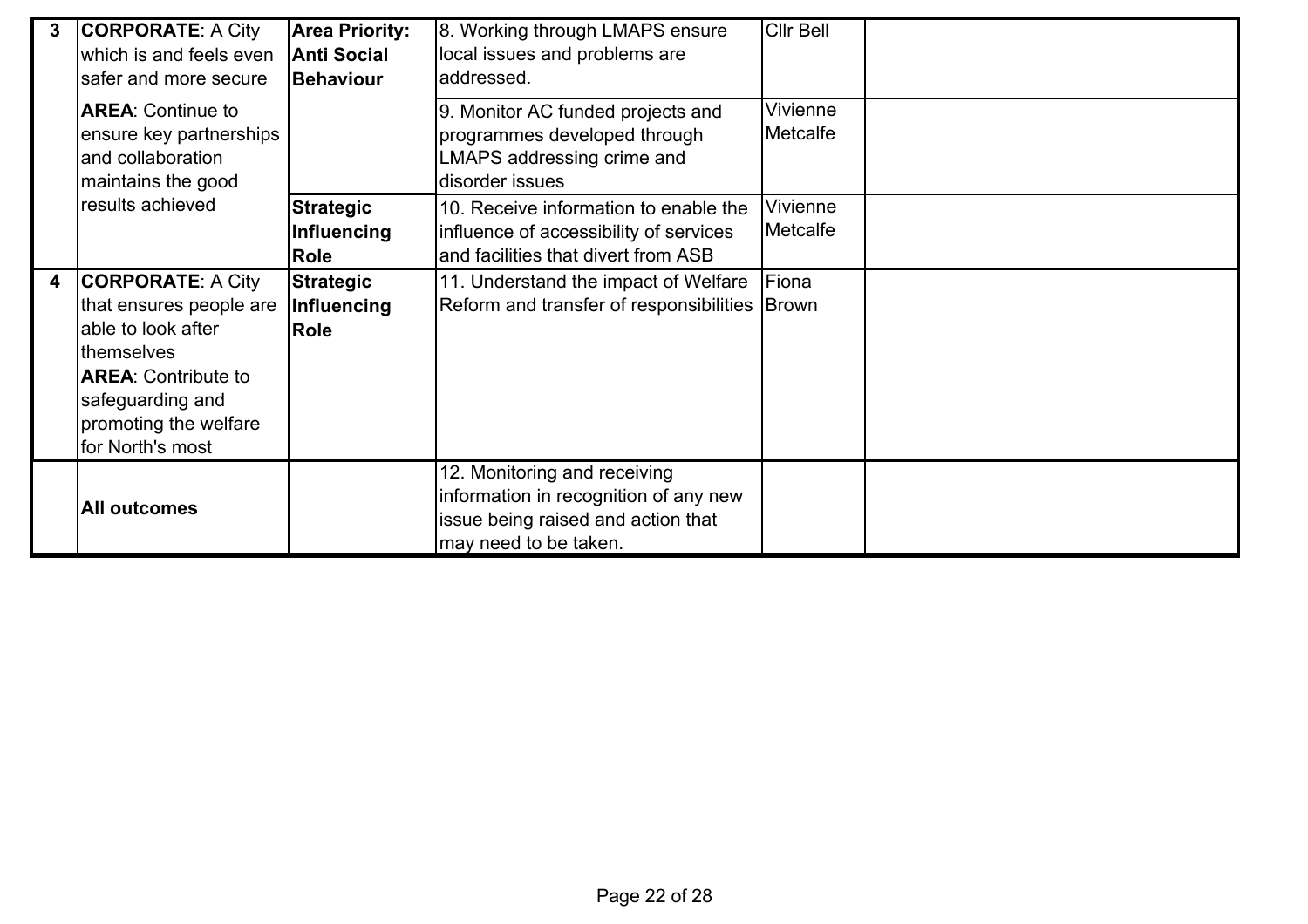#### **NORTH SUNDERLAND AREA COMMITTEE 22nd APRIL 2013 EXECUTIVE SUMMARY SHEET – PART I**

#### **Title of Report**:

Strategic Initiative Budget (SIB), Community Chest and Healthy Cities Investment Fund – Financial Statement and proposals for further allocation of resources

#### **Author(s):**

Chief Executive

#### **Purpose of Report:**

Area Committee has delegated budgets to allocate to specific strategic priorities identified in the Local Area Plan, with the overall aim to benefit the wider community and to attract other funding into the area. The report provides a financial statement as an up date position on progress in relation to allocating SIB, Healthy City Investment Fund and Community Chest and presents proposals for further funding requests.

#### **Description of Decision:**

The Area Committee is requested to:-

- 1. Note the financial statement for Area Committee funding for 2012/13.
- 2. Note the 11 approved Community Chest applications as set out in **Annex 1.**

Is the decision consistent with the Budget/Policy Framework? Yes

#### **Suggested reason(s) for Decision:**

The Area Committee has been allocated £288,548 per annum from the Strategic Initiatives Budget to promote action on key priorities identified in the relevant Local Area Plan and to attract other funding into the area.

**Alternative options to be considered and recommended to be rejected:**  The circumstances are such that there are no realistic alternatives that could be considered.

| Is this a "Key Decision" as defined in | Relevant Scrutiny Committees: |
|----------------------------------------|-------------------------------|
| the Constitution? No                   |                               |
| Is it included in the Forward Plan?    |                               |
| No                                     |                               |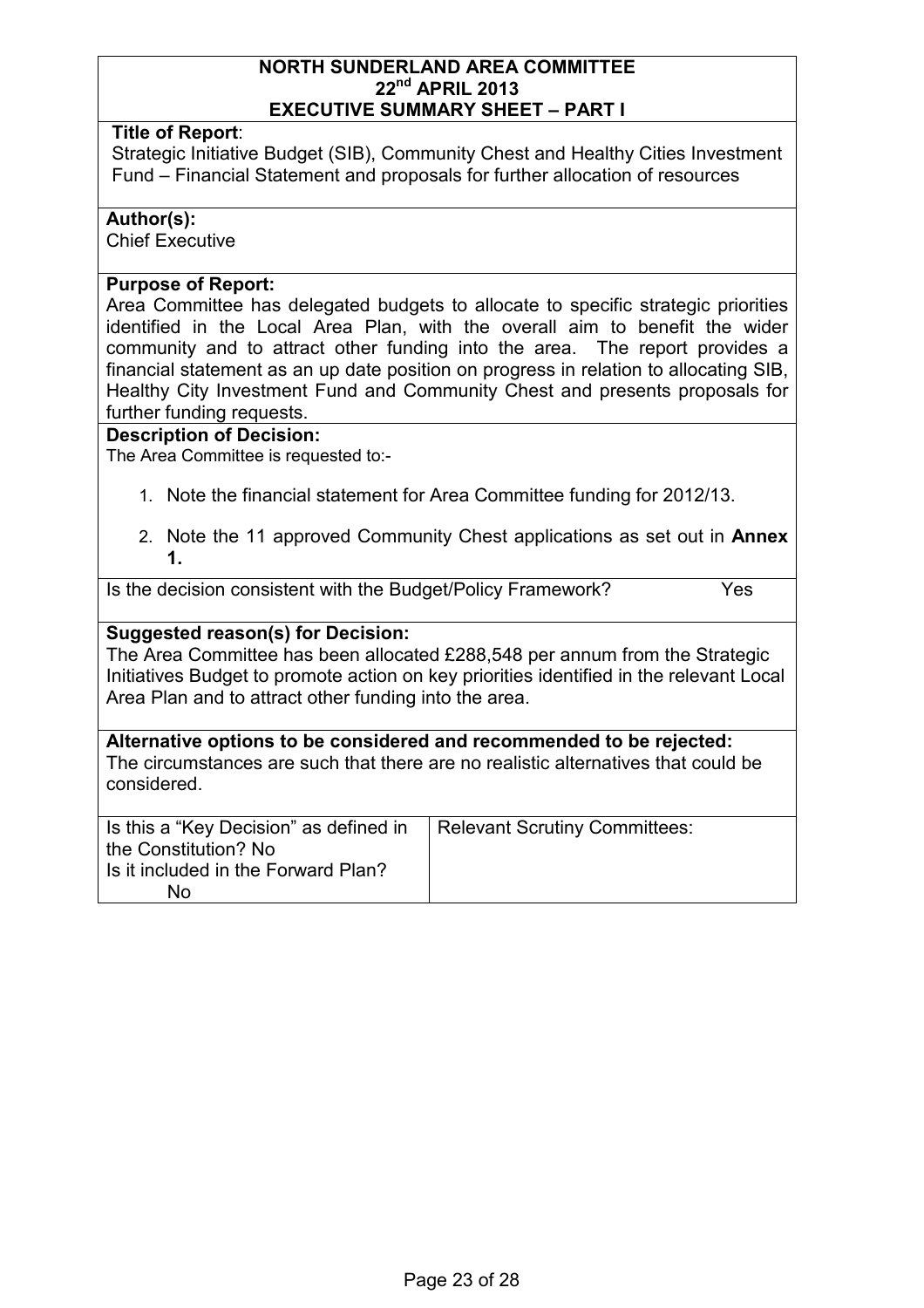# **NORTH SUNDERLAND AREA COMMITTEE ITEM ITEM ITEM ITEM ITEM 5**

# **22nd April 2013**

## **REPORT OF THE CHIEF EXECUTIVE**

#### **Strategic Initiative Budget (SIB), Community Chest and Healthy Cities Investment Fund – Financial Statement and proposals for further allocation of resources**

#### **1. Purpose of Report**

Area Committee has delegated budgets to allocate to specific strategic priorities identified in the Local Area Plan, with the overall aim to benefit the wider community and to attract other funding into the area. The report provides a financial statement as an up date position on progress in relation to allocating SIB, Healthy City Investment Fund and Community Chest and presents proposals for further funding requests.

# **2 Strategic Initiatives Budget (SIB)**

2.1 The table below shows the financial position of SIB following the January 2013 meeting.

|                                                                                       | <b>Committee</b><br><b>Date</b>           | <b>Allocated</b><br>(not yet<br>assessed) | <b>Approvals</b> | <b>Balance</b> |
|---------------------------------------------------------------------------------------|-------------------------------------------|-------------------------------------------|------------------|----------------|
| The allocation for 2012/13 is £288,548 (subject to approval), with the under spend of | £30,000 from 2011/12 this totals £318,548 |                                           |                  |                |
|                                                                                       |                                           |                                           |                  | £318,548       |
| <b>Project Name</b>                                                                   |                                           |                                           |                  |                |
| <b>Wearside Small Holder</b><br>Allotments                                            | 23.04.12                                  |                                           | £25,650          | £292,898       |
| <b>Phoenix Project</b>                                                                | 23.04.12                                  |                                           | £4,000           | £288,898       |
| <b>Holiday Activities for</b><br>Young people                                         | 23.04.12                                  |                                           | £30,000          | £258,898       |
| <b>Operation Educator</b>                                                             | 23.04.12                                  |                                           | £19,000          | £239,898       |
| <b>Sunderland North</b><br><b>Community Sports</b><br><b>Complex Phase 2</b>          | 21.06.12                                  |                                           | £16,698          | £223,200       |
| Returned funding:                                                                     |                                           |                                           |                  |                |
| <b>Operation Educator</b>                                                             |                                           |                                           | $-£153$          | £223,353       |
| <b>Sunderland North Sports</b><br><b>Complex Big Pond</b>                             |                                           |                                           | $-E676$          | £224,029       |
| Castle View Academy                                                                   | 21.06.12                                  |                                           | £58,000          | £166,029       |
| Southwick Old Town Hall                                                               | 17.09.12                                  |                                           | £6,000           | £160,029       |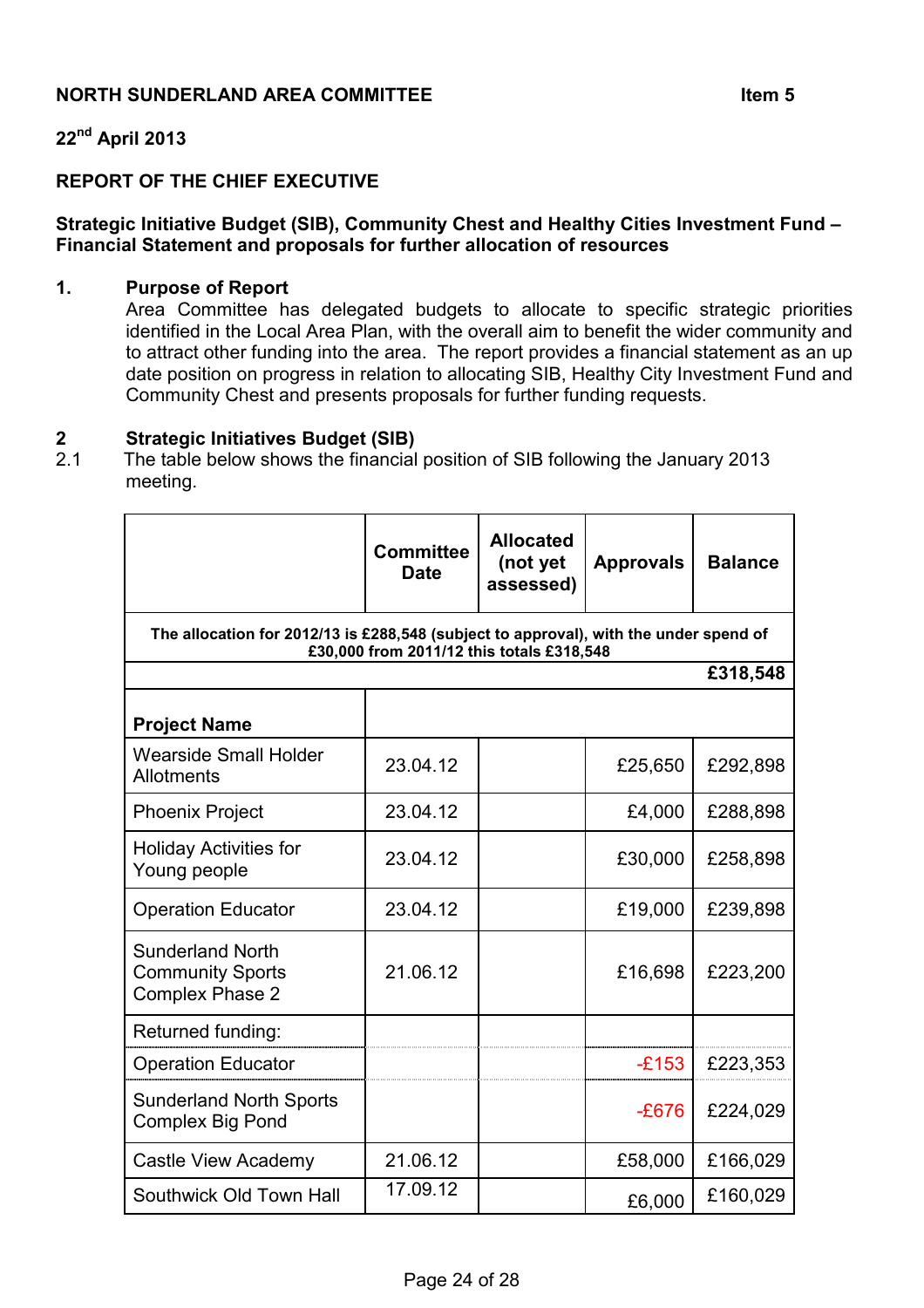| <b>Southwick Community</b><br>Christmas          | 17.09.12                                   | £35,837   | £124,192 |
|--------------------------------------------------|--------------------------------------------|-----------|----------|
| Returned funding:                                |                                            |           |          |
| <b>Houghton Feast</b>                            |                                            | $-E114$   | £124,306 |
| Last Man Standing                                |                                            | $-£6,750$ | £131,056 |
| Why Did Charlie Buchan<br>Go To War?             | 21.01.13                                   | £15,000   | £116,056 |
| <b>Keep Kids Active</b>                          | 21.01.13                                   | £27,810   | £88,246  |
| <b>North East Aircraft</b><br>Museum             | 21.01.13                                   | £13,000   | £75,246  |
| North Shopping Centre &<br><b>Neglected Land</b> | 21.01.13                                   | £3,500    | £71,746  |
| <b>St Peter's Sculpture Trail</b>                | 15.03.13<br>(Via<br>Delegated<br>Decision) | £20,000   | £51,746  |
| <b>Balance</b>                                   |                                            |           | £51,746  |

2.2 The table above shows the position following the January 2013 meeting. The new allocation of SIB for 2013/14 has been confirmed as **£288,548.** Therefore the starting balance for the new financial year is **£340,294**

## **3. Healthy City Investment Fund**

3.1 The table below shows the financial position of HCIF following the September 2012 Meeting.

|                                | <b>Committee</b><br><b>Date</b> | <b>Allocated</b><br>(not yet<br>assessed) | <b>Approvals</b> | <b>Balance</b> |
|--------------------------------|---------------------------------|-------------------------------------------|------------------|----------------|
| <b>Healthy City Investment</b> |                                 |                                           |                  |                |
| Fund (approved to AC to        |                                 |                                           |                  |                |
| award)                         | 19.03.12                        |                                           |                  | £31,079        |
| <b>Project Name</b>            |                                 |                                           |                  |                |
| Tackling Men's Health in       |                                 |                                           |                  |                |
| the North                      | 17.09.12                        |                                           | £31,000          | £79            |
| <b>New Balance</b>             |                                 |                                           | £31,079          | £79            |

3.2 £79 Healthy City Investment Fund remains to be allocated to special initiatives as agreed at March 2012 Committee.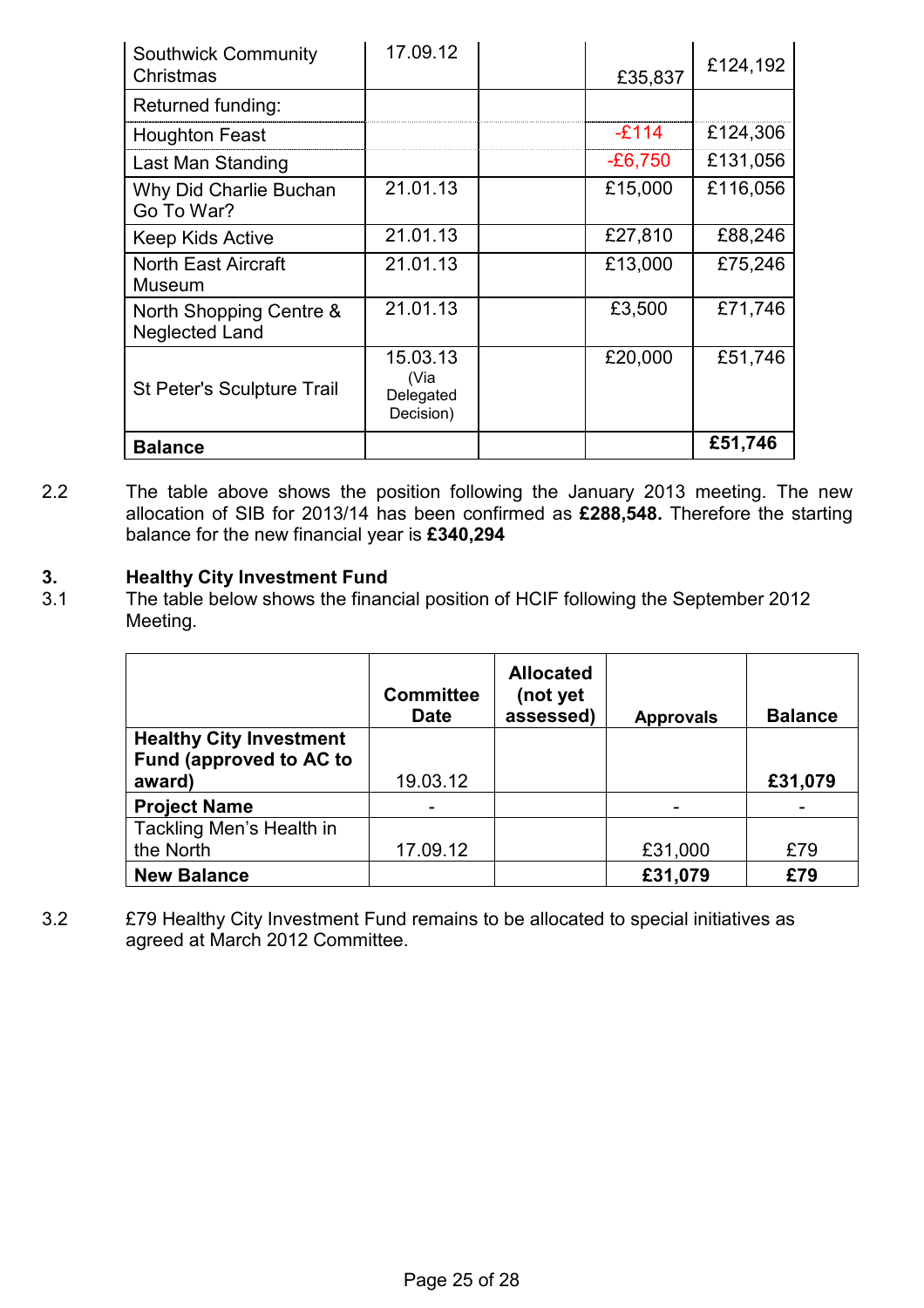# **4 Community Chest**

The table below details the balances remaining following the last meeting in January 2013 and project approvals as detailed in **Annex 1** The table also includes the new allocation of £10,000 per ward from April 2013.

| <b>Ward</b>       | <b>Budget</b><br>Remaining<br>(inc new allocation<br>of £10,000 per Ward<br>for 2013/2014) | <b>Project</b><br><b>Approvals</b><br>since last<br>meetings | <b>Grant</b><br>returned | <b>Balance</b> |
|-------------------|--------------------------------------------------------------------------------------------|--------------------------------------------------------------|--------------------------|----------------|
| Castle            | £10,872.80                                                                                 | £775.00                                                      | £0                       | £10,097.80     |
| Fulwell           | £20,722.99                                                                                 | £1,636.50                                                    | £0                       | £19,086.49     |
| Redhill           | £24,660.66                                                                                 | £2,277.00                                                    | £0                       | £22,383.66     |
| Southwick         | £17,994.28                                                                                 | £1,400.00                                                    | £0                       | £16,594.28     |
| <b>St Peter's</b> | £18,682.30                                                                                 | £1,250.00                                                    | £0                       | £17,432.30     |
| <b>Total</b>      | £92,933.03                                                                                 | £7,338.50                                                    | £0                       | £85,594.53     |

#### **5. Recommendations**

- 5.1 Note the financial statements set out in sections 2.1, 3.1, 4.1.
- 5.2 Note the 11 Community Chest approvals supported from 2012/2013 Community Chest as set out in **Annex 1.**

**Contact Officer**: Vivienne Metcalfe, Sunderland North Area Community Officer 561 4577, vivienne.metcalfe@sunderland.gov.uk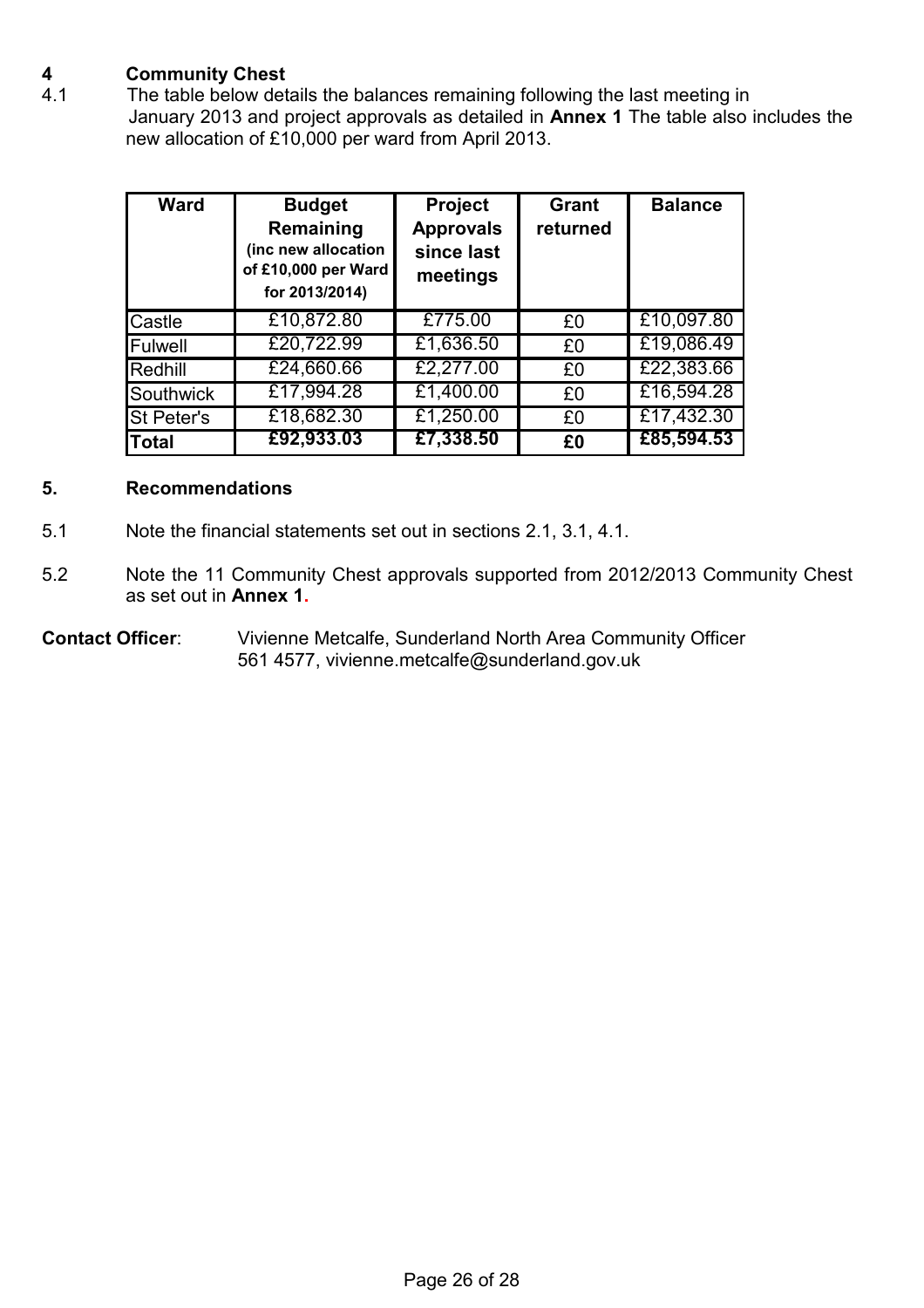# **COMMUNITY CHEST 2012/2013 NORTH SUNDERLAND AREA - PROJECTS APPROVED**

| <b>Ward</b>    | Project                                                                                                                                                                                                                            | <b>Amount</b> | <b>Allocation</b><br>2012/2013 | Project<br><b>Proposals</b> | <b>Previous</b><br><b>Approvals</b> | <b>Grants</b><br><b>Returned</b><br>(since April<br>2012) | <b>Balance</b><br>Remaining |
|----------------|------------------------------------------------------------------------------------------------------------------------------------------------------------------------------------------------------------------------------------|---------------|--------------------------------|-----------------------------|-------------------------------------|-----------------------------------------------------------|-----------------------------|
| <b>Castle</b>  | <b>TCC Comets Netball Team -</b><br>Purchase of 12 netball tracksuits for<br>team.                                                                                                                                                 | £250          |                                | £250                        |                                     |                                                           |                             |
|                | North East Sports - Hire of Hylton Castle<br>Primary School field along with a trainer<br>to deliver a 15 week pilot scheme to<br>encourage health / fitness and confidence<br>building with 40 young people 9 and<br>10year olds. | £525          |                                | £525                        |                                     |                                                           |                             |
|                | <b>Total</b>                                                                                                                                                                                                                       |               | £12,228.42                     | £775                        | £11,757.16                          | £401.54                                                   | £97.80                      |
| <b>Fulwell</b> | 26th Sunderland St Andrews Brownies -<br>Cost of outdoor activities as part of a<br>Brownie residential on 2nd August 2013.                                                                                                        | £417.50       |                                | £417.50                     |                                     |                                                           |                             |
|                | Monkwearmouth Churches Together -<br>Youth Drop - In<br>Contribution towards a pilot Youth Drop -<br>In at Kafe 41 on various dates in January,<br>February, March and to April. Community<br>Chest requested for venue hire.      | £499          |                                | £499                        |                                     |                                                           |                             |
|                | Redby Childminders Group -<br>To take 60 children from the group to<br>Rosebud Ceramics to design and make a<br>plate and cup during half term school<br>holidays.                                                                 | £720          |                                | £720                        |                                     |                                                           |                             |
|                | <b>Total</b>                                                                                                                                                                                                                       |               | £18,110.99                     | £1,636.50                   | £7,388                              | £0                                                        | £9,086.49                   |